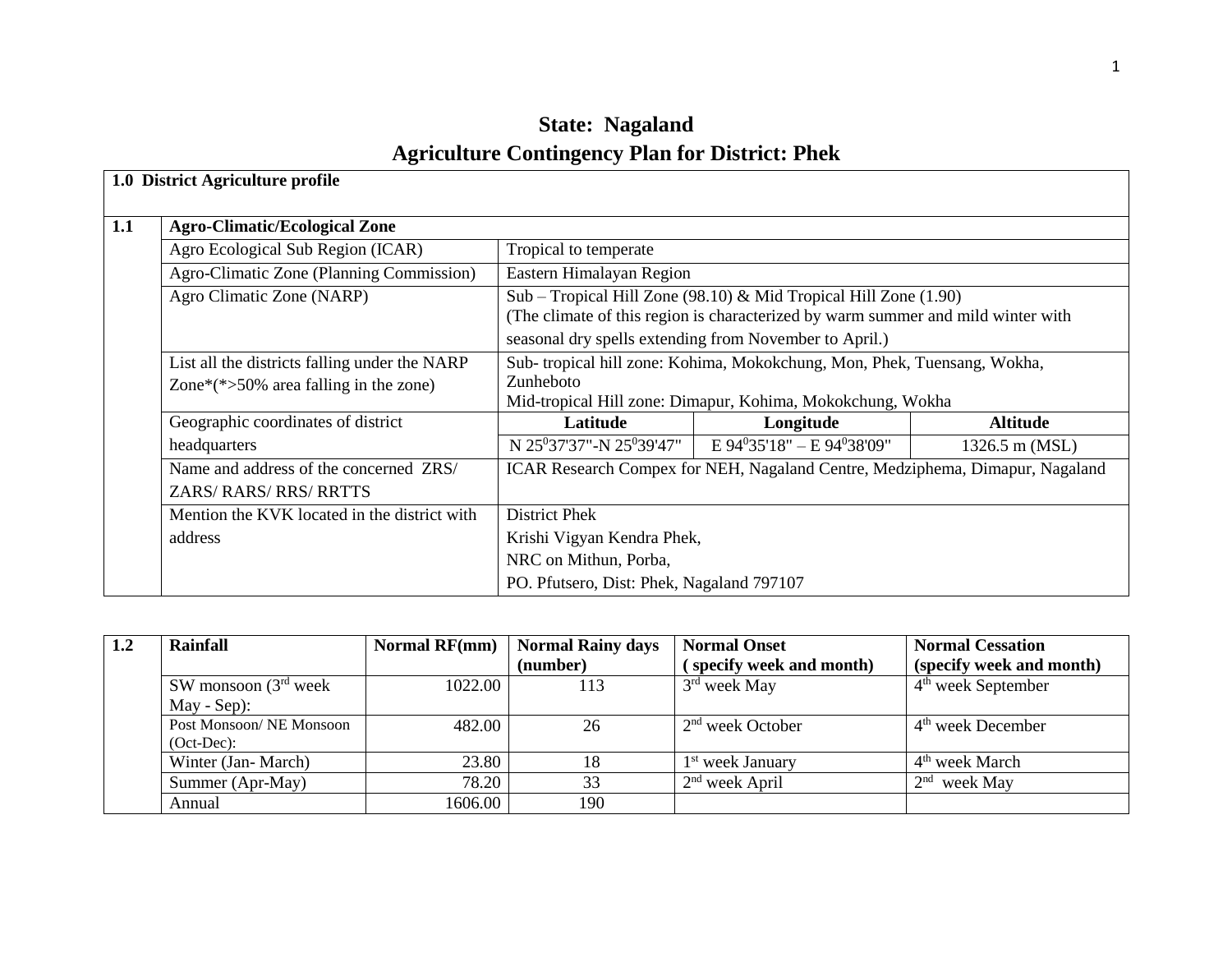| 1.J | Land use                | Geographical | Cultivable | Forest | Land under       | Permanent | Cultiva | Land under | Barren and  | ∠urrent   | Other     |
|-----|-------------------------|--------------|------------|--------|------------------|-----------|---------|------------|-------------|-----------|-----------|
|     | pattern of the          | area         | area       | area   | non-             | pastures  | ble     | Misc. tree | uncultivabl | fallows   | fallows   |
|     | <b>district</b> (latest |              |            |        | agricultural use |           | wastela | crops and  | $\Delta$    |           |           |
|     | statistics)             |              |            |        |                  |           | nd      | groves     | land        |           |           |
|     | Area ('000 ha)          | 202.6        | 38.15      | 88.606 | 26.994           | NA        | 32.742  | .14        | 35.10       | <b>NA</b> | <b>NA</b> |
|     |                         |              |            |        |                  |           |         |            |             |           |           |

\* Source DAO office, Phek 2016-17

| 1.4 | Major Soils (common names like red | Area $(900 \text{ ha})$ | Percent $(\% )$ of total |
|-----|------------------------------------|-------------------------|--------------------------|
|     | sandy loam deep soils (etc.,) $*$  |                         |                          |
|     | 1. Black soil                      | 36468.00                | 18.00                    |
|     | 2. Red soil                        | 24312.00                | 12.00                    |
|     | 3. Alluvial soil                   | 18234.00                | 9.00                     |
|     | 4. Sandy soils                     | 6078.00                 | 3.00                     |
|     | 5. Others                          | 117508.00               | 58.00                    |

\* mention colour, depth and texture (heavy, light, sandy, loamy, clayey etc) and give vernacular name, if any, in brackets (data source: Soil Resource Maps of NBSS & LUP)

| 1.5 | <b>Agricultural land use</b> | Area $('000 ha)$ | Cropping intensity % |
|-----|------------------------------|------------------|----------------------|
|     | Net sown area                | 54.26            | 101.27               |
|     | Area sown more than once     | 0.69             |                      |
|     | Gross cropped area           | 54.95            |                      |

| 1.6 | <b>Irrigation</b>              |        | Area ('000 ha) |                                    |  |  |  |  |  |
|-----|--------------------------------|--------|----------------|------------------------------------|--|--|--|--|--|
|     | Net irrigated area             | 4.61   |                |                                    |  |  |  |  |  |
|     | Gross irrigated area           | 5.30   |                |                                    |  |  |  |  |  |
|     | Rainfed area                   | 57.72  |                |                                    |  |  |  |  |  |
|     | <b>Sources of Irrigation</b>   | Number | Area ('000 ha) | Percentage of total irrigated area |  |  |  |  |  |
|     | Canals (Community/pvt channel) | 614    | 4.61           |                                    |  |  |  |  |  |
|     | Tanks                          |        |                |                                    |  |  |  |  |  |
|     | Open wells                     |        |                |                                    |  |  |  |  |  |
|     | Bore wells                     |        |                |                                    |  |  |  |  |  |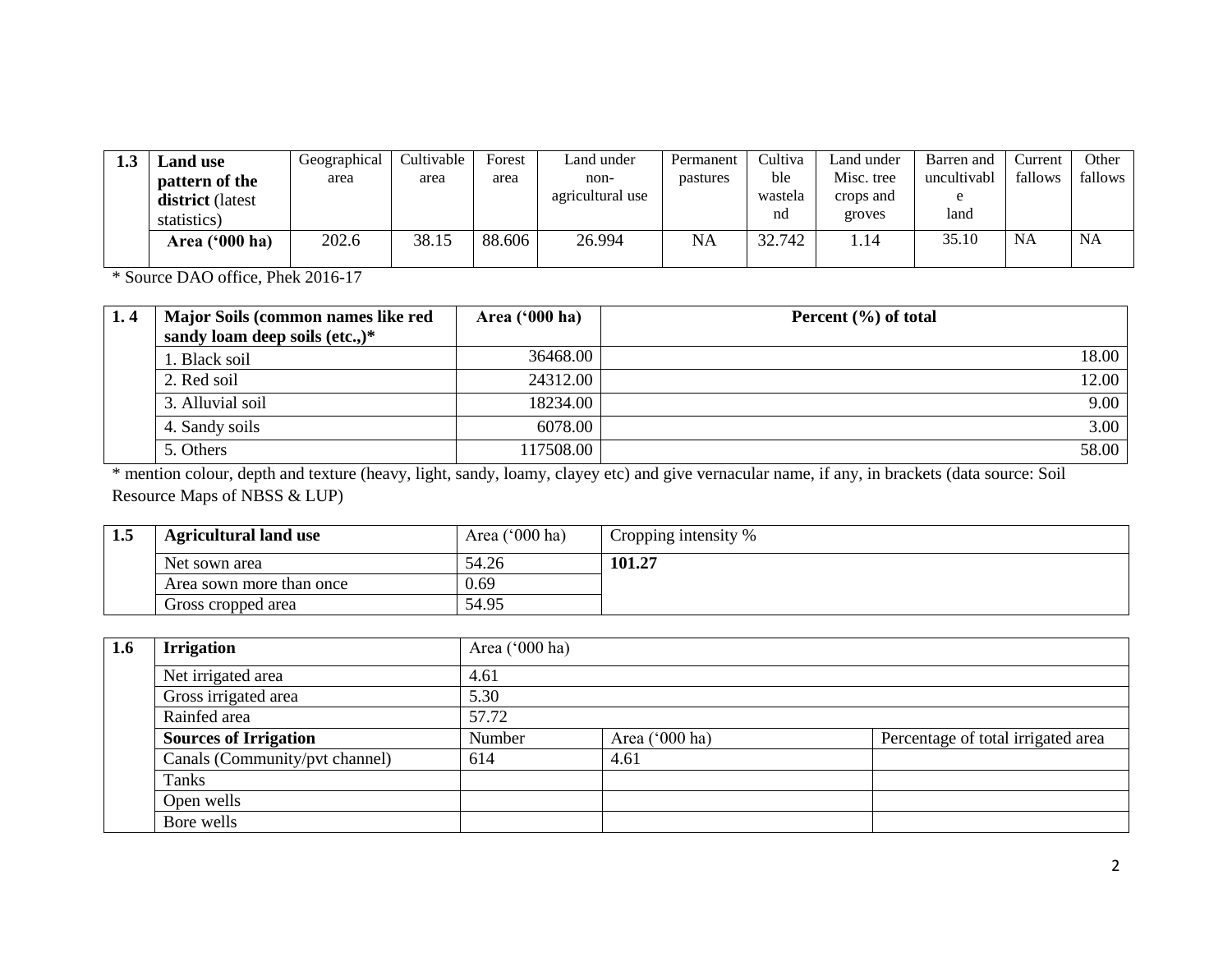| Lift irrigation schemes                                                                               |                |              |                                |  |  |  |  |
|-------------------------------------------------------------------------------------------------------|----------------|--------------|--------------------------------|--|--|--|--|
| Micro-irrigation                                                                                      |                |              |                                |  |  |  |  |
| Other sources (please specify)                                                                        |                |              |                                |  |  |  |  |
| <b>Total Irrigated Area</b>                                                                           |                |              |                                |  |  |  |  |
| Pump sets                                                                                             |                |              |                                |  |  |  |  |
| No. of Tractors                                                                                       |                |              |                                |  |  |  |  |
| Groundwater availability and use*                                                                     | No. of blocks/ | $(\% )$ area | Quality of water (specify the  |  |  |  |  |
| (Data source: State/Central Ground                                                                    | Tehsils        |              | problem such as high levels of |  |  |  |  |
| water Department /Board)                                                                              |                |              | arsenic, fluoride, saline etc) |  |  |  |  |
| Over exploited                                                                                        |                |              |                                |  |  |  |  |
| Critical                                                                                              |                |              |                                |  |  |  |  |
| Semi-critical                                                                                         |                |              |                                |  |  |  |  |
| Safe                                                                                                  |                |              |                                |  |  |  |  |
| Wastewater availability and use                                                                       |                |              |                                |  |  |  |  |
| Ground water quality                                                                                  |                |              |                                |  |  |  |  |
| *over-exploited: groundwater utilization > 100%; critical: 90-100%; semi-critical: 70-90%; safe: <70% |                |              |                                |  |  |  |  |
|                                                                                                       |                |              |                                |  |  |  |  |

## **1.7 Area under major field crops & horticulture (as per latest figures) (Specify year 2015-16)**

| 1.7 | S.No.       | Major field crops cultivated    |                          | Area ('000 ha) |        |                          |                          |                |                          |             |
|-----|-------------|---------------------------------|--------------------------|----------------|--------|--------------------------|--------------------------|----------------|--------------------------|-------------|
|     |             |                                 |                          | <b>Kharif</b>  |        | Rabi                     |                          |                |                          |             |
|     |             |                                 | Irrigated                | Rainfed        | Total  | Irrigated                | Rainfed                  | Total          | Summer                   | Grand total |
|     |             | Jhum Paddy                      | 1.38                     | 15.19          | 16.57  | $\overline{\phantom{a}}$ | $\overline{\phantom{0}}$ |                | $\overline{\phantom{0}}$ | 16.57       |
|     | ◠           | <b>Terrace Rice Cultivation</b> |                          | 13.39          | 13.39  | $\overline{\phantom{a}}$ | $\blacksquare$           |                | $\overline{\phantom{a}}$ | 13.39       |
|     |             | Maize                           | 3.224                    | 34.458         | 37.682 | $\overline{\phantom{a}}$ | 1.738                    | 1.738          | $\overline{\phantom{0}}$ | 39.42       |
|     |             | Redgram                         | -                        | 1.859          | 1.859  | $\overline{\phantom{a}}$ | 1.339                    | 1.339          | -                        | 3.19        |
|     |             | Soybean                         | $\overline{\phantom{0}}$ | 2.809          | 2.809  | $\overline{\phantom{a}}$ | 3.840                    | 3.840          | -                        | 6.65        |
|     | 6           | Rajma Kholar                    |                          | 0.470          | 0.470  | $\overline{\phantom{0}}$ |                          |                |                          | 0.47        |
|     |             | Beans/ricebean                  | $\overline{\phantom{a}}$ | 0.320          | 0.320  |                          | $\overline{\phantom{0}}$ |                |                          | 0.32        |
|     | 8           | Pea                             | -                        | 0.700          | 0.700  | $\overline{\phantom{0}}$ | $\overline{\phantom{0}}$ | $\blacksquare$ |                          | 0.70        |
|     | $\mathbf Q$ | Any other crops (Millets)       | $\overline{\phantom{0}}$ | 2.602          | 2.602  | 0.687                    | 1.352                    | 2.039          | $\overline{\phantom{0}}$ | 4.64        |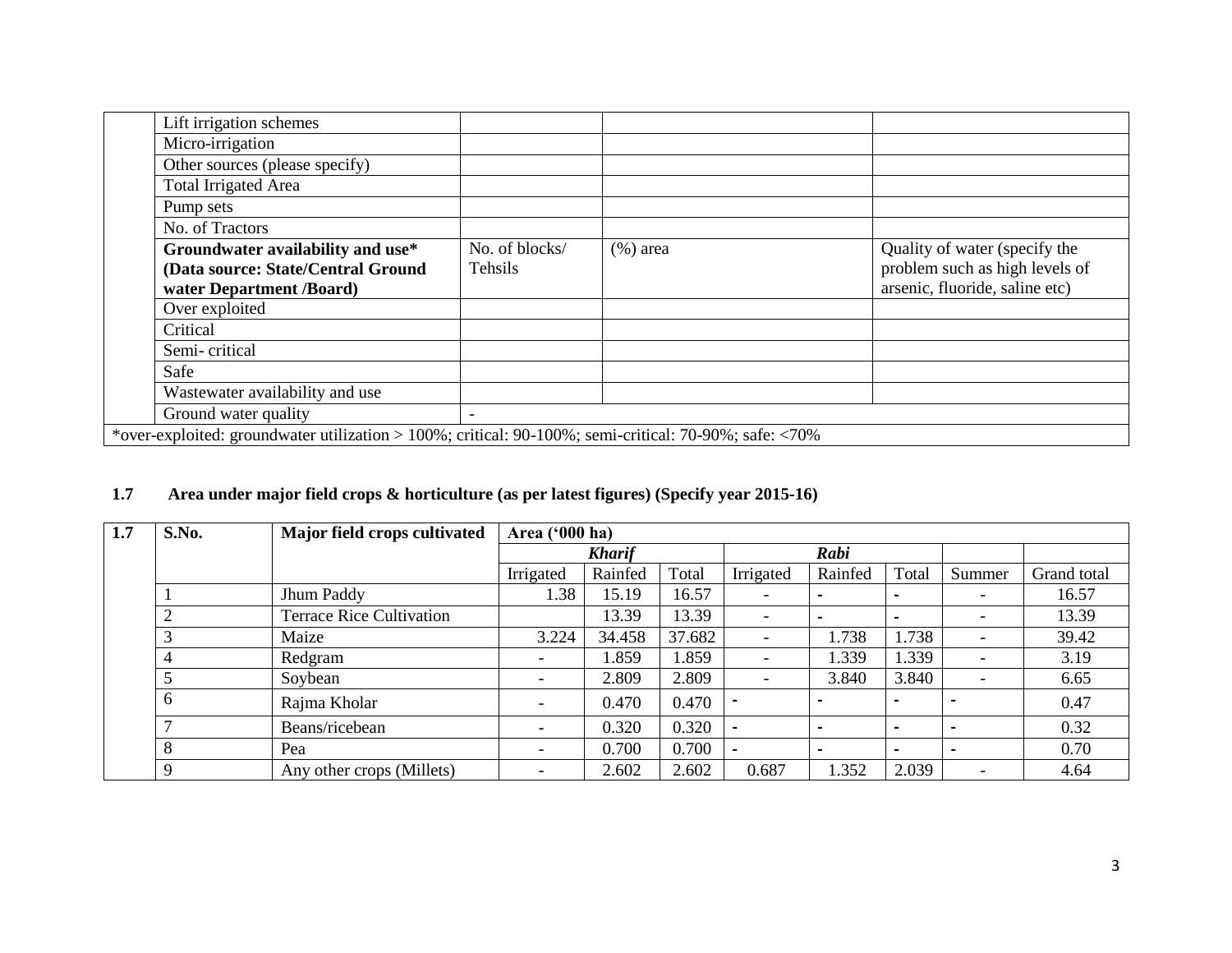| S.No.               | Horticulture crops -                          | Area ('000 ha) |                  |                |
|---------------------|-----------------------------------------------|----------------|------------------|----------------|
|                     | <b>Fruits</b>                                 | <b>Total</b>   | <b>Irrigated</b> | Rainfed        |
| 1.                  | Apple                                         | 0.071          |                  | 0.071          |
| $\overline{2}$ .    | Pear                                          | 0.032          |                  | 0.032          |
| 3.                  | Plum                                          | 0.085          |                  | 0.085          |
| $\overline{4}$ .    | Peach                                         | 0.027          |                  | 0.027          |
| 5.                  | Orange                                        | 0.505          |                  | 0.505          |
| 6.                  | Pomelo                                        | 0.021          |                  | 0.021          |
| 7.                  | Papaya                                        | 0.118          |                  | 0.118          |
| $\overline{8}$ .    | Banana                                        | 0.608          |                  | 0.608          |
| 9.                  | Guava                                         | 0.048          |                  | 0.048          |
| $\overline{10}$ .   | Pineapple                                     | 0.494          |                  | 0.494          |
| 11.                 | Passion fruits                                | 0.728          |                  | 0.728          |
| 12.                 | Kiwi                                          | 0.078          |                  | 0.078          |
| Others<br>(specify) | $\blacksquare$<br>Horticulture crops -        |                |                  |                |
|                     | <b>Vegetables</b>                             | <b>Total</b>   | <b>Irrigated</b> | <b>Rainfed</b> |
| $\mathbf{1}$        | Kharif                                        | 2.599          |                  | 2.599          |
| $\overline{2}$      | Rabi                                          | 1.060          |                  | 1.060          |
| $\overline{3}$      | Potato                                        | 1.370          |                  | 1.370          |
| Others<br>(specify) | $\blacksquare$                                |                |                  |                |
|                     | <b>Medicinal and</b><br><b>Aromatic crops</b> | <b>Total</b>   | <b>Irrigated</b> | <b>Rainfed</b> |
| $\mathbf{1}$        | Citronella and<br>Lemangrass                  | 0.012          |                  | 0.012          |
| $\mathbf{2}$        | Taxus baccata                                 | 0.050          |                  | 0.050          |
|                     |                                               |                |                  |                |
|                     |                                               |                |                  |                |
|                     |                                               |                |                  |                |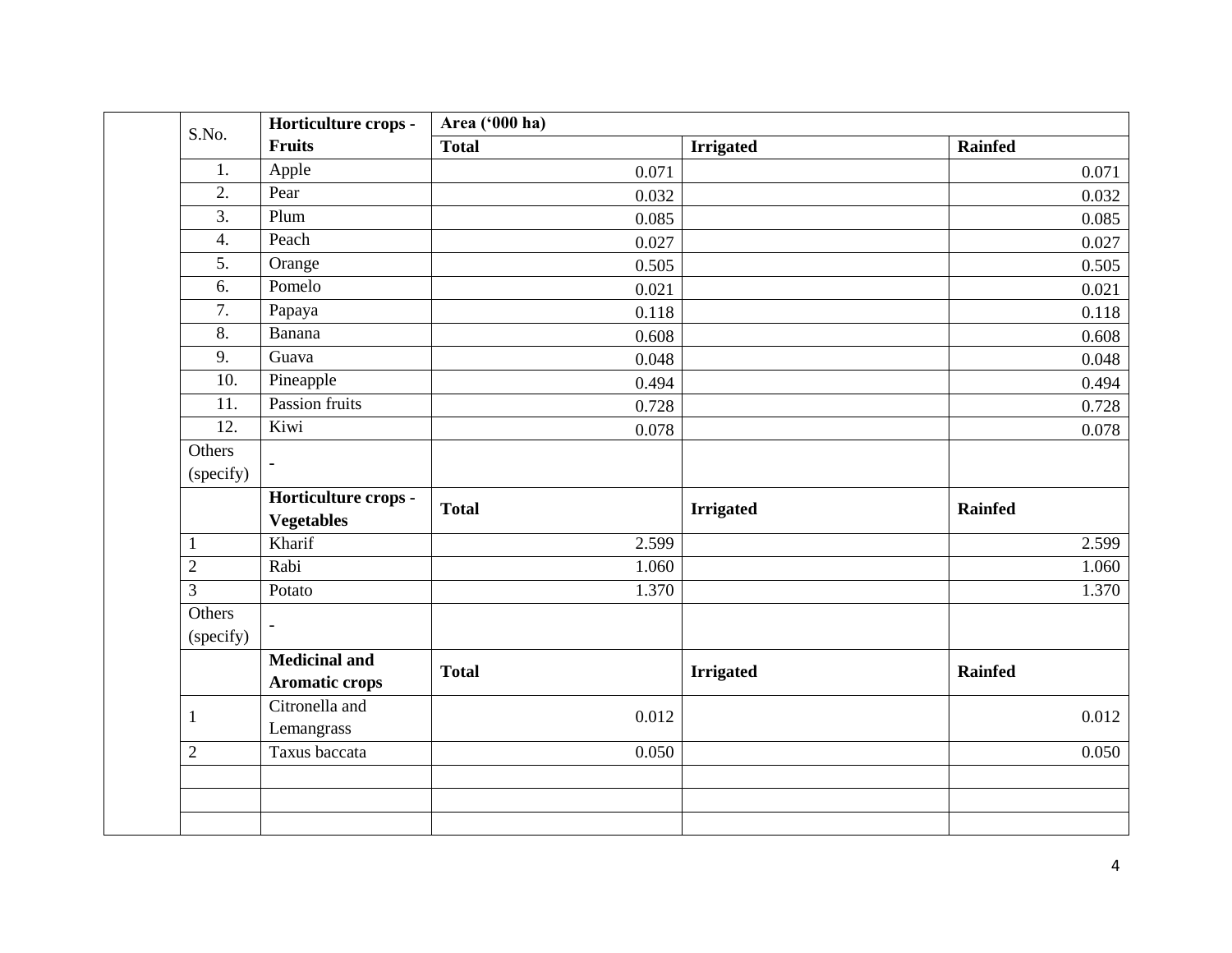| Others         |                          | <b>Total</b> |                  |                |
|----------------|--------------------------|--------------|------------------|----------------|
| (specify)      | <b>Spices</b>            |              | <b>Irrigated</b> | <b>Rainfed</b> |
| 1              | Ginger                   | 0.383        |                  | 0.383          |
| $\mathbf{2}$   | Garlic                   | 0.052        |                  | 0.052          |
| 3              | Raja Chilly              | 0.1          |                  | 0.100          |
| $\overline{4}$ | Cardamom                 | 0.566        |                  | 0.566          |
|                | <b>Plantation crops</b>  | <b>Total</b> | <b>Irrigated</b> | Rainfed        |
| 1              | Tea                      | 3.010        |                  | 3.010          |
| $\mathbf{2}$   | Coffee                   | 0.220        |                  | 0.220          |
| Others         | Eg., industrial          | <b>NA</b>    |                  | NA             |
| (Specify)      | pulpwood crops etc.      |              |                  |                |
|                | <b>Fodder crops</b>      | <b>Total</b> | <b>Irrigated</b> | Rainfed        |
| Others         |                          | <b>NA</b>    |                  | NA             |
| (Specify)      | ٠                        |              |                  |                |
|                | <b>Total fodder crop</b> | <b>NA</b>    |                  | NA             |
|                | area                     |              |                  |                |
|                | <b>Grazing land</b>      | NA           |                  | NA             |
|                | Sericulture etc          | <b>NA</b>    |                  | NA             |
|                | Eri seeds (DFLS)         | NA           |                  | NA             |

| 1.8 | Livestock (Census 2012)                        | <b>Male ('000)</b>       | Female ('000) | <b>Total ('000)</b> |
|-----|------------------------------------------------|--------------------------|---------------|---------------------|
|     | Non descriptive Cattle (local low yielding)    | 2.721                    | 6.059         | 8.780               |
|     | Improved cattle                                |                          |               |                     |
|     | Crossbred cattle                               | 1.690                    | 4.782         | 6.472               |
|     | Non descriptive Buffaloes (local low yielding) | 1.454                    | 1.939         | 3.393               |
|     | <b>Descript Buffaloes</b>                      |                          |               |                     |
|     | Goat                                           | 2.442                    | 4.087         | 6.529               |
|     | Sheep                                          | 0.001                    | 0.002         | 0.003               |
|     | Milch (or) Meat animal                         | $\overline{\phantom{a}}$ |               | 5.732               |
|     | Others (Camel, Pig, Yak etc.) : Pigs           |                          |               | 45.315              |
|     | Commercial dairy farms (Number)                |                          |               |                     |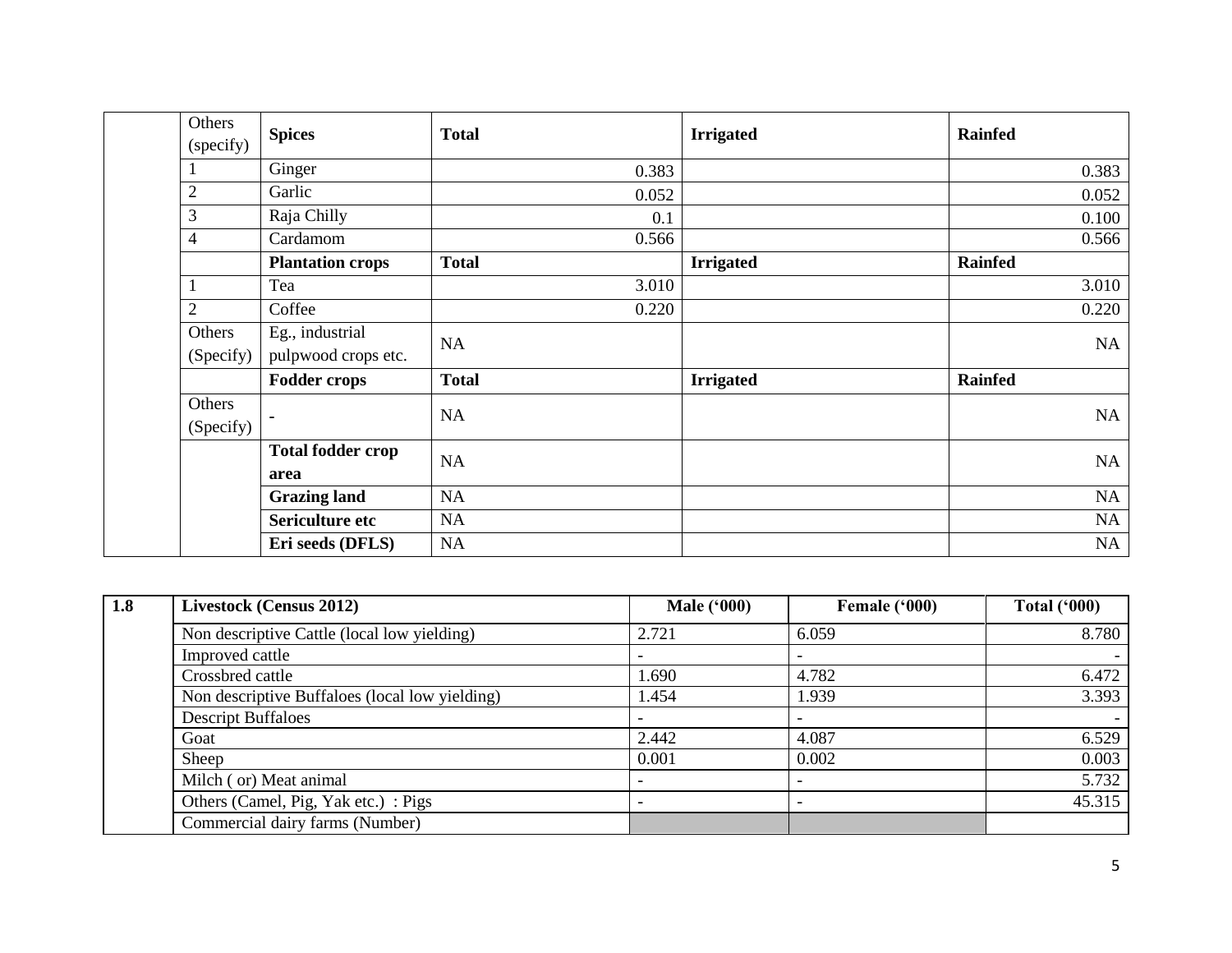| $\overline{1.9}$ | <b>Poultry</b>                                              |                  | No. of farms             |                                 | Total No. of birds ('000)                             |                                                                               |                                                    |
|------------------|-------------------------------------------------------------|------------------|--------------------------|---------------------------------|-------------------------------------------------------|-------------------------------------------------------------------------------|----------------------------------------------------|
|                  | Commercial                                                  |                  |                          |                                 |                                                       |                                                                               |                                                    |
|                  | Backyard                                                    |                  |                          |                                 |                                                       |                                                                               | 296.496                                            |
|                  | Duck                                                        |                  | $\overline{\phantom{a}}$ |                                 |                                                       |                                                                               | 9.159                                              |
| 1.10             | <b>Fisheries</b> (Data source: Chief Planning Officer)      |                  |                          |                                 |                                                       |                                                                               |                                                    |
|                  | A. Capture                                                  |                  |                          |                                 |                                                       |                                                                               |                                                    |
|                  | i) Marine (Data Source: Fisheries Department)               | No. of fishermen |                          | <b>Boats</b>                    |                                                       | <b>Nets</b>                                                                   | <b>Storage</b>                                     |
|                  | ii) Inland (Data Source: Fisheries Department)              | NA               | Mechanized<br>NA         | Non-<br>mechanized<br><b>NA</b> | Mechanized<br>(Trawl nets,<br>Gill nets)<br><b>NA</b> | Non-<br>mechanized<br>(Shore<br>Seines,<br>Stake &<br>trap nets)<br><b>NA</b> | facilities<br>(Ice<br>plants<br>etc.)<br><b>NA</b> |
|                  | <b>B.</b> Culture                                           |                  |                          |                                 |                                                       |                                                                               |                                                    |
|                  |                                                             |                  |                          |                                 | <b>Water Spread Area (ha)</b>                         | <b>Yield</b><br>(t/ha)                                                        | <b>Production</b><br>$(900 \text{ tons})$          |
|                  | i) Brackish water (Data Source: MPEDA/Fisheries Department) |                  |                          |                                 |                                                       |                                                                               |                                                    |
|                  | ii) Fresh water (Data Source: Fisheries Department)         |                  |                          |                                 | 200.60                                                | 1.90                                                                          | 0.381                                              |
|                  | <b>Others</b>                                               |                  |                          |                                 |                                                       |                                                                               |                                                    |

# **1.11 Production and Productivity of major crops** (2015-16)

| 1.11              | Name of    | Kharif  |                                                                   | Rabi       |                          | Summer     |           | <b>Total</b> |             | Crop         |
|-------------------|------------|---------|-------------------------------------------------------------------|------------|--------------------------|------------|-----------|--------------|-------------|--------------|
|                   | crop       | Produc  | Productivity                                                      | Production | Productiv                | Production | Productiv | Productio    | Productivit | residue as   |
|                   |            | tion    | (kg/ha)                                                           | (000 t)    | ity                      | (000 t)    | ity       | n(000 t)     | y (kg/ha)   | fodder ('000 |
|                   |            | (000 t) |                                                                   |            | (kg/ha)                  |            | (kg/ha)   |              |             | tons)        |
|                   |            |         | Major Field crops (Crops to be identified based on total acreage) |            |                          |            |           |              |             |              |
| Crop <sub>1</sub> | Rice       | 3.450   | 1916.667                                                          |            | $\overline{\phantom{0}}$ |            |           | 3.450        | 1916.667    |              |
|                   | (Jhum)     |         |                                                                   |            |                          |            |           |              |             |              |
| Crop 2            | <b>TRC</b> | 36.280  | 2709.485                                                          |            |                          |            |           | 36.280       | 2709.485    |              |
| Crop 3            | Maize      | 17.400  | 1972.789                                                          |            |                          |            |           | 17.400       | 1972.789    |              |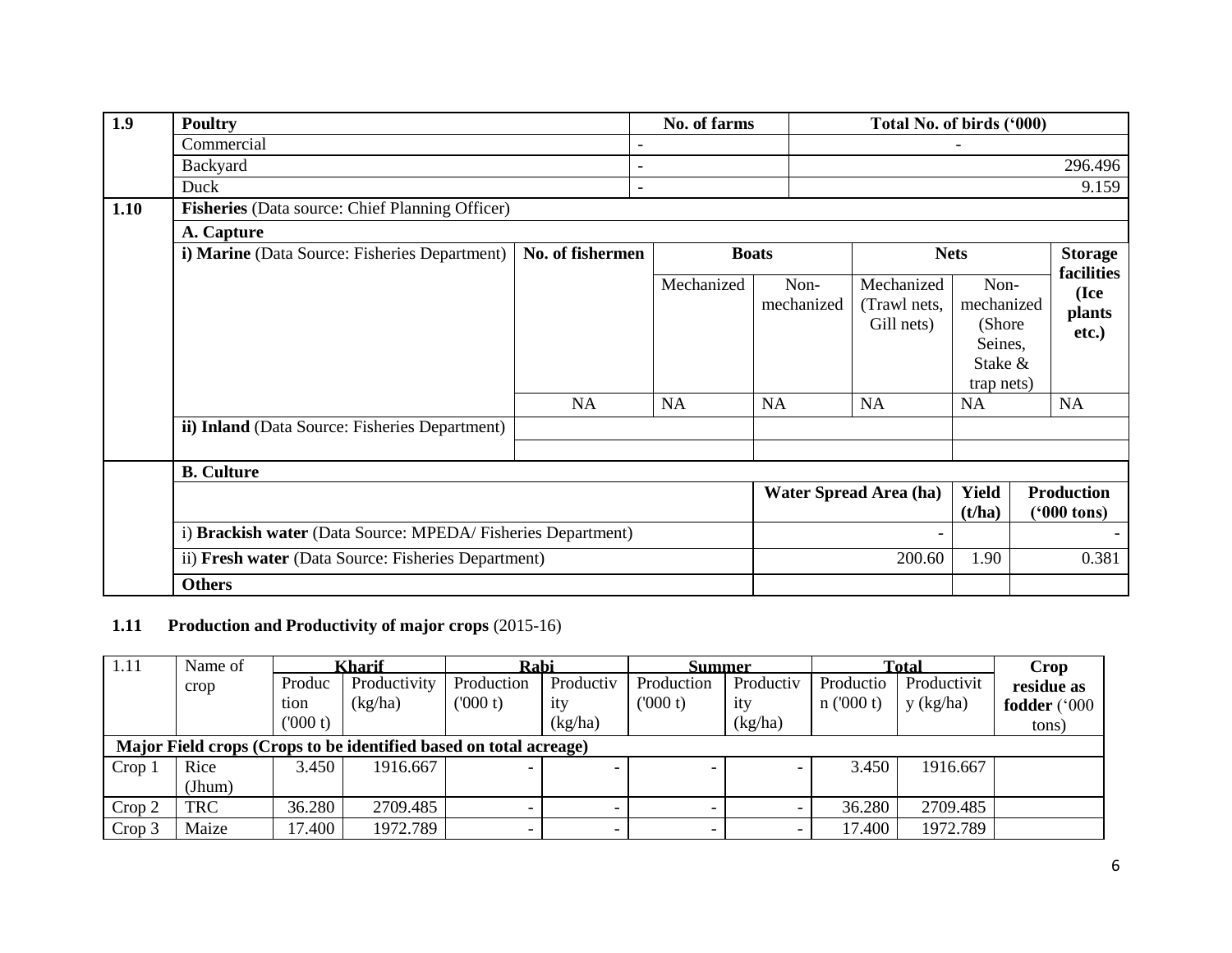| Crop 4 | Millets              | 2.350                    | 1124.40                                                                   | $\overline{\phantom{0}}$ | $\overline{\phantom{a}}$ | $\overline{\phantom{0}}$ | -                        | 2.350                    | 1124.00                  |  |
|--------|----------------------|--------------------------|---------------------------------------------------------------------------|--------------------------|--------------------------|--------------------------|--------------------------|--------------------------|--------------------------|--|
| Crop5  | Pea                  |                          |                                                                           | 0.760                    | 1101.45                  |                          |                          | 0.760                    | 1101.45                  |  |
| Crop6  | Soyabean             | 2.610                    | 1273.17                                                                   |                          |                          |                          |                          | 2.610                    | 1273.17                  |  |
| Crop7  | Black gram           | $\overline{\phantom{0}}$ | $\overline{\phantom{a}}$                                                  | -                        | $\overline{\phantom{a}}$ | $\overline{\phantom{0}}$ | $\overline{\phantom{0}}$ | $\overline{\phantom{a}}$ | $\overline{\phantom{a}}$ |  |
| Crop8  | Greengram            | $\overline{\phantom{0}}$ | $\overline{\phantom{0}}$                                                  | -                        | $\overline{\phantom{a}}$ | $\qquad \qquad$          | $\overline{\phantom{0}}$ | $\overline{\phantom{a}}$ |                          |  |
| Crop9  | Arhar                | $\qquad \qquad -$        | $\overline{\phantom{a}}$                                                  | -                        | $\overline{\phantom{a}}$ | $\qquad \qquad -$        | -                        | $\overline{\phantom{a}}$ | $\overline{\phantom{a}}$ |  |
|        |                      |                          | Major Horticultural crops (Crops to be identified based on total acreage) |                          |                          |                          |                          |                          |                          |  |
| Crop 1 | Potato               | 13.870                   | 10274.07                                                                  |                          |                          |                          |                          | 13.870                   | 10274.07                 |  |
| Crop 2 | Rabi<br>vegetables   | 1.772                    | 3356.06                                                                   |                          |                          |                          |                          | 1.772                    | 3356.06                  |  |
| Crop 3 | Kharif<br>vegetables | 20.378                   | 15760.25                                                                  |                          |                          |                          |                          | 20.378                   | 15760.25                 |  |
| Crop 4 | Arecanut             |                          |                                                                           |                          |                          |                          |                          |                          |                          |  |
| Crop 5 | Coconut              |                          |                                                                           |                          |                          |                          |                          |                          |                          |  |
| Others | Banana               |                          |                                                                           |                          |                          |                          |                          |                          |                          |  |

| 1.12 | Sowing window for   | $\mathbf{Crop}\mathbf{1}:$ | Crop 2:              | Crop 3:    | $\bf{Crop 4:}$       | Crop 5: |
|------|---------------------|----------------------------|----------------------|------------|----------------------|---------|
|      | 5 major field crops | Jhum paddy                 | <b>TRC/WRC Paddy</b> | Maize      | Turmeric & Ginger    | Pea     |
|      | (start and end of   |                            |                      |            |                      |         |
|      | normal sowing       |                            |                      |            |                      |         |
|      | period)             |                            |                      |            |                      |         |
|      | Kharif-Rainfed      | April-May.                 | May-July             | April-Aug. | April – May $&$ July |         |
|      | Kharif-Irrigated    |                            |                      |            |                      |         |
|      | Rabi-Rainfed        |                            |                      |            |                      | Oct-Nov |
|      | Rabi-Irrigated      |                            |                      |            |                      |         |

| 1.13   What is the major contingency the district is prone to? (Tick mark) | Regular | Occasional | <b>None</b> |
|----------------------------------------------------------------------------|---------|------------|-------------|
| Drought                                                                    |         |            |             |
| Flood                                                                      |         | -          |             |
| Cyclone                                                                    |         | -          |             |
| Hail storm                                                                 |         |            |             |
| Heat wave                                                                  |         |            |             |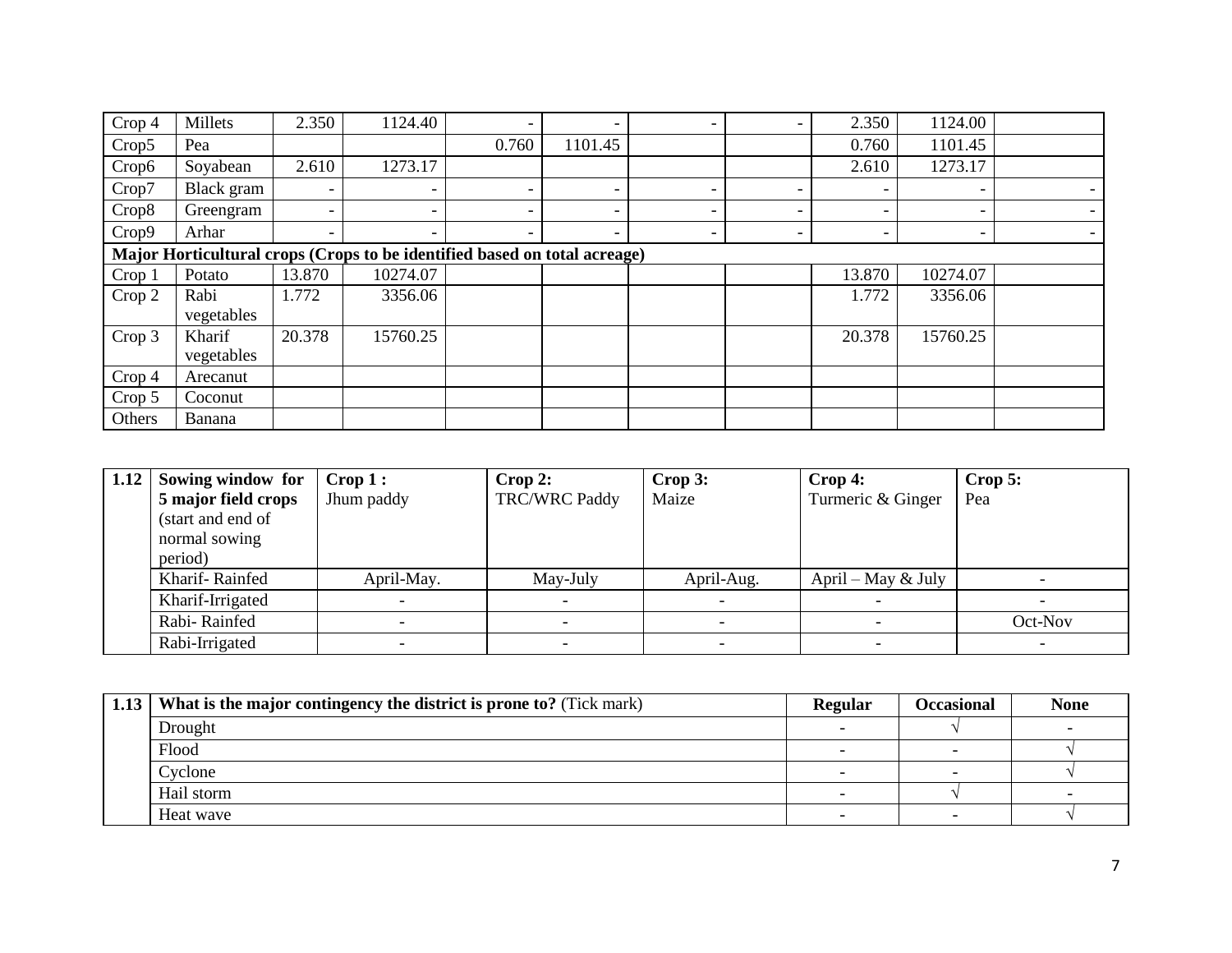| Cold wave                            |                           |  |  |  |
|--------------------------------------|---------------------------|--|--|--|
| Frost                                |                           |  |  |  |
| Sea water intrusion                  |                           |  |  |  |
| Pests and disease outbreak (specify) | Rice-stem borer           |  |  |  |
|                                      | Rice blast disease        |  |  |  |
|                                      | Rhizome rot of ginger     |  |  |  |
|                                      | Tomato (bacterial blight) |  |  |  |
| Others (Landslides)                  |                           |  |  |  |
|                                      |                           |  |  |  |

| 1.14   Include Digital maps of the district for | Location map of district within State as Annexure I   Enclosed: Yes |               |
|-------------------------------------------------|---------------------------------------------------------------------|---------------|
|                                                 |                                                                     |               |
|                                                 | Mean annual rainfall as Annexure 2                                  | Enclosed: No  |
|                                                 | Soil map as Annexure 3                                              | Enclosed: Yes |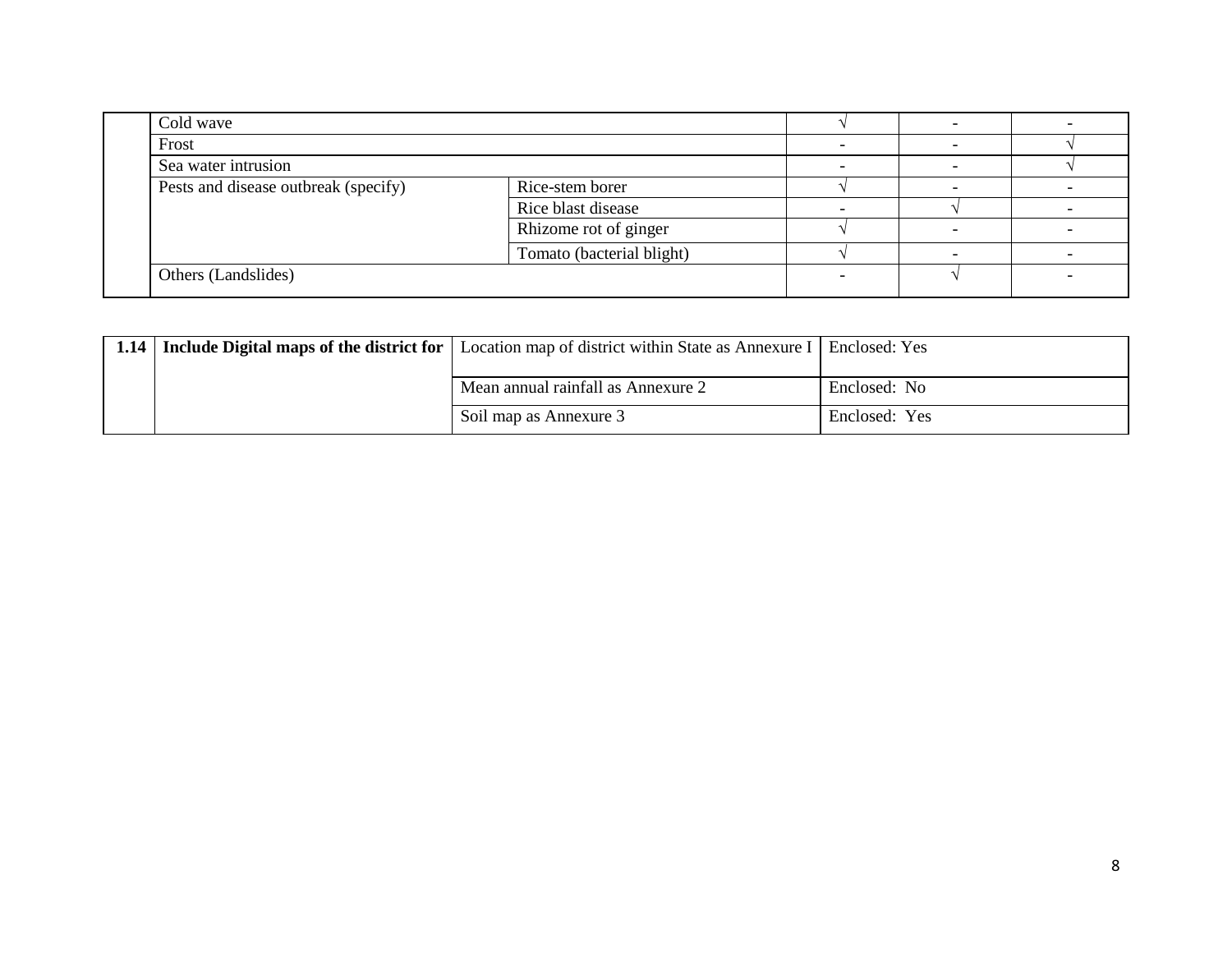

## Annexure 1: Location map of Phek district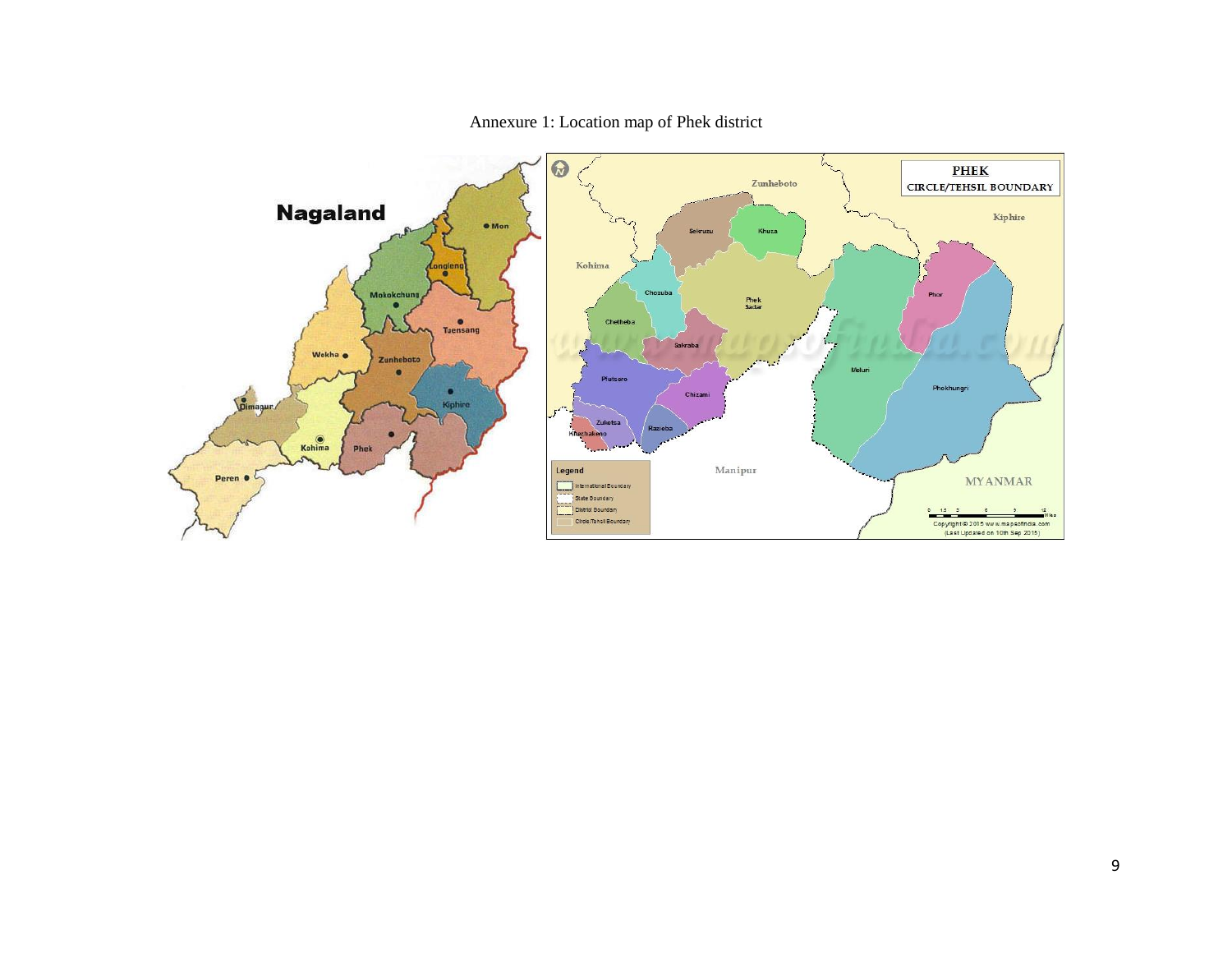## **Annexure 3: Soil Map of Phek district**

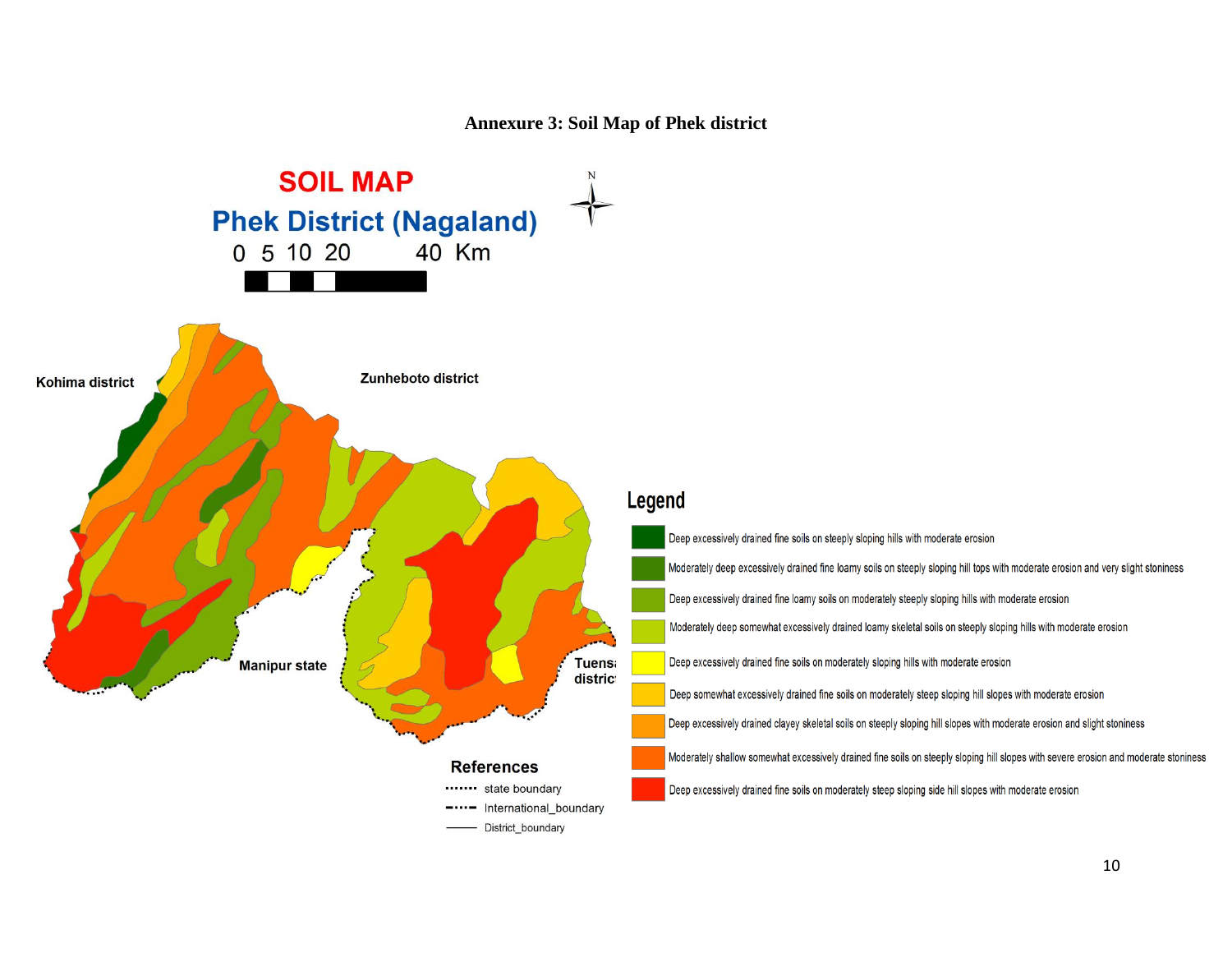## **2.0 Strategies for weather related contingencies**

## **2.1 Drought –**

**2.1.1 Rainfed Situation**

**2.1.1 .1 Pre- monsoon (2 nd week of April to 2 nd week of May).**

| <b>Conditions</b>                                                              |                                                                                    |                                        |                                                       | <b>Suggested Contingency measures</b> |                                     |
|--------------------------------------------------------------------------------|------------------------------------------------------------------------------------|----------------------------------------|-------------------------------------------------------|---------------------------------------|-------------------------------------|
| <b>Early season</b><br>drought<br>(delayed<br>onset)                           | <b>Major Farming</b><br>situation                                                  | Normal Crop/<br><b>Cropping system</b> | Change in crop / cropping<br>system including variety | <b>Agronomic measures</b>             | <b>Remarks</b> on<br>Implementation |
| Delay by 2<br>weeks<br>(2 <sup>nd</sup> to 3 <sup>rd</sup> )<br>week of April) | Moderately<br>sloping on side<br>slopes of hills with<br>deep, fine loamy<br>soils | Pre-kharif maize<br>(local land races) | No change                                             | No change                             |                                     |
|                                                                                | Gently sloping,<br>side slopes of hills<br>with moderately<br>shallow fine soils   | Jhum-Maize<br>(local land races)       | No change                                             | No change                             | Line dept.<br>schemes/RKVY          |
|                                                                                | Steeply sloping<br>hills with deep,                                                | Jhum paddy<br>(local land races)       | No change                                             | No change                             |                                     |
|                                                                                | fine soils                                                                         | Maize<br>(local land races)            | No change                                             | No change                             |                                     |
|                                                                                | Moderately to<br>gentle sloping hills                                              | Jhum paddy<br>(local land races)       | No change                                             | No change                             |                                     |
|                                                                                | slopes with deep<br>loamy skeletal to<br>fine loamy soils                          | Jhum-Maize<br>(local land races)       | No change                                             | No change                             |                                     |
| Delay by 4<br>weeks<br>(1 <sup>st</sup> week of<br>May)                        | Moderately<br>sloping on side<br>slopes of hills with<br>deep, fine loamy<br>soils | Pre-kharif maize<br>(local land races) | No change                                             | No change                             |                                     |
|                                                                                | Gently sloping,<br>side slopes of hills<br>with moderately<br>shallow fine soils   | Jhum-Maize<br>(local land races)       | No change                                             | No change                             | Line dept.<br>schemes/RKVY          |
|                                                                                | Steeply sloping<br>hills with deep,                                                | Jhum paddy<br>(local land races)       | No change                                             | No change                             |                                     |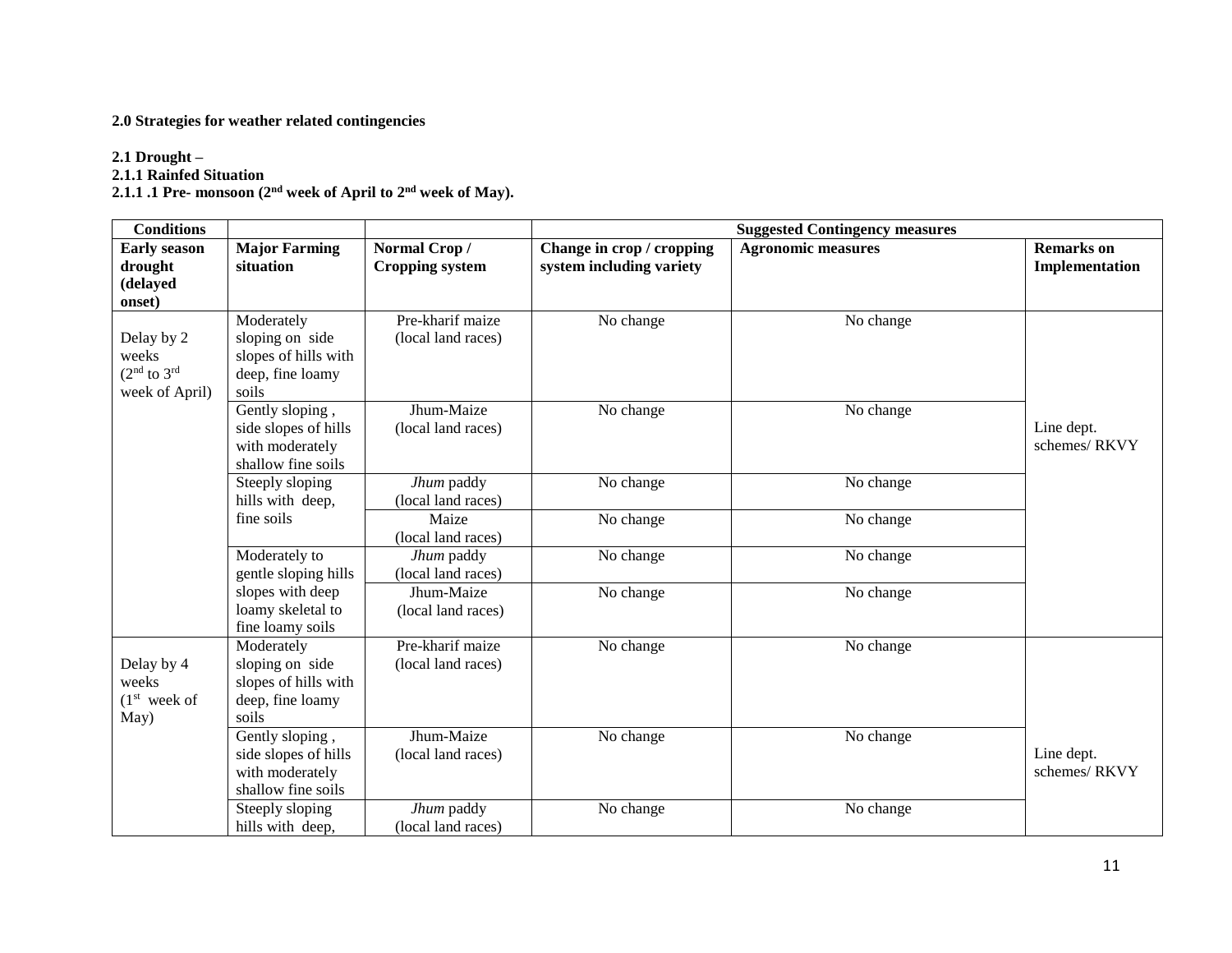|                             | fine soils           | Maize              | No change | No change |           |
|-----------------------------|----------------------|--------------------|-----------|-----------|-----------|
|                             |                      | (local land races) |           |           |           |
|                             | Moderately to        | Jhum paddy         | No change | No change |           |
|                             | gentle sloping hills | (local land races) |           |           |           |
|                             | slopes with deep     | Jhum-Maize         | No change | No change |           |
|                             | loamy skeletal to    | (local land races) |           |           |           |
|                             | fine loamy soils     |                    |           |           |           |
| Delay by 6                  |                      |                    | <b>NA</b> |           | <b>NA</b> |
| weeks                       |                      |                    |           |           |           |
| $(3rd$ May)                 |                      |                    |           |           |           |
| Delay by                    |                      |                    | <b>NA</b> |           | <b>NA</b> |
| 8weeks                      |                      |                    |           |           |           |
| (1 <sup>st</sup> )<br>June) |                      |                    |           |           |           |

**2.1.1 .2 South west monsoon - normal (3 rd Week of May-Sept.)**

| <b>Condition</b>                                     |                                                                         |                                             | <b>Suggested Contingency measures</b>                 |                                               |
|------------------------------------------------------|-------------------------------------------------------------------------|---------------------------------------------|-------------------------------------------------------|-----------------------------------------------|
| <b>Early season</b><br>drought<br>(delayed<br>onset) | <b>Major Farming situation</b>                                          | <b>Normal Crop / Cropping system</b>        | Change in crop / cropping<br>system including variety | <b>Agronomic measures</b>                     |
| Delay by 2                                           | Moderately sloping on<br>side slopes of hills with                      | Kharif maize (local land races)             | No change                                             |                                               |
| weeks                                                | deep, fine loamy soils                                                  | Terrace rice cultivation (local land races) | No change                                             |                                               |
| (June $1st$<br>week)                                 | Gently sloping, side<br>slopes of hills with                            | <i>Kharif</i> maize (local land races)      | No change                                             |                                               |
|                                                      | moderately shallow fine<br>soils                                        | Terrace rice cultivation (local land races) | No change                                             | <b>ICM</b>                                    |
|                                                      | Steeply sloping, hills with<br>deep fine soils                          | Kharif maize (local land races)             | No change                                             |                                               |
|                                                      |                                                                         | Colocasia (local land races)                | Summer vegetables                                     | Mulching with local bio-mass<br>(tree litter) |
|                                                      | Moderately to gentle                                                    | Kharif maize (local land races)             | No change                                             |                                               |
|                                                      | sloping hills slopes with<br>deep loamy skeletal to<br>fine loamy soils | Terrace rice cultivation (local land races) | No change                                             | <b>ICM</b>                                    |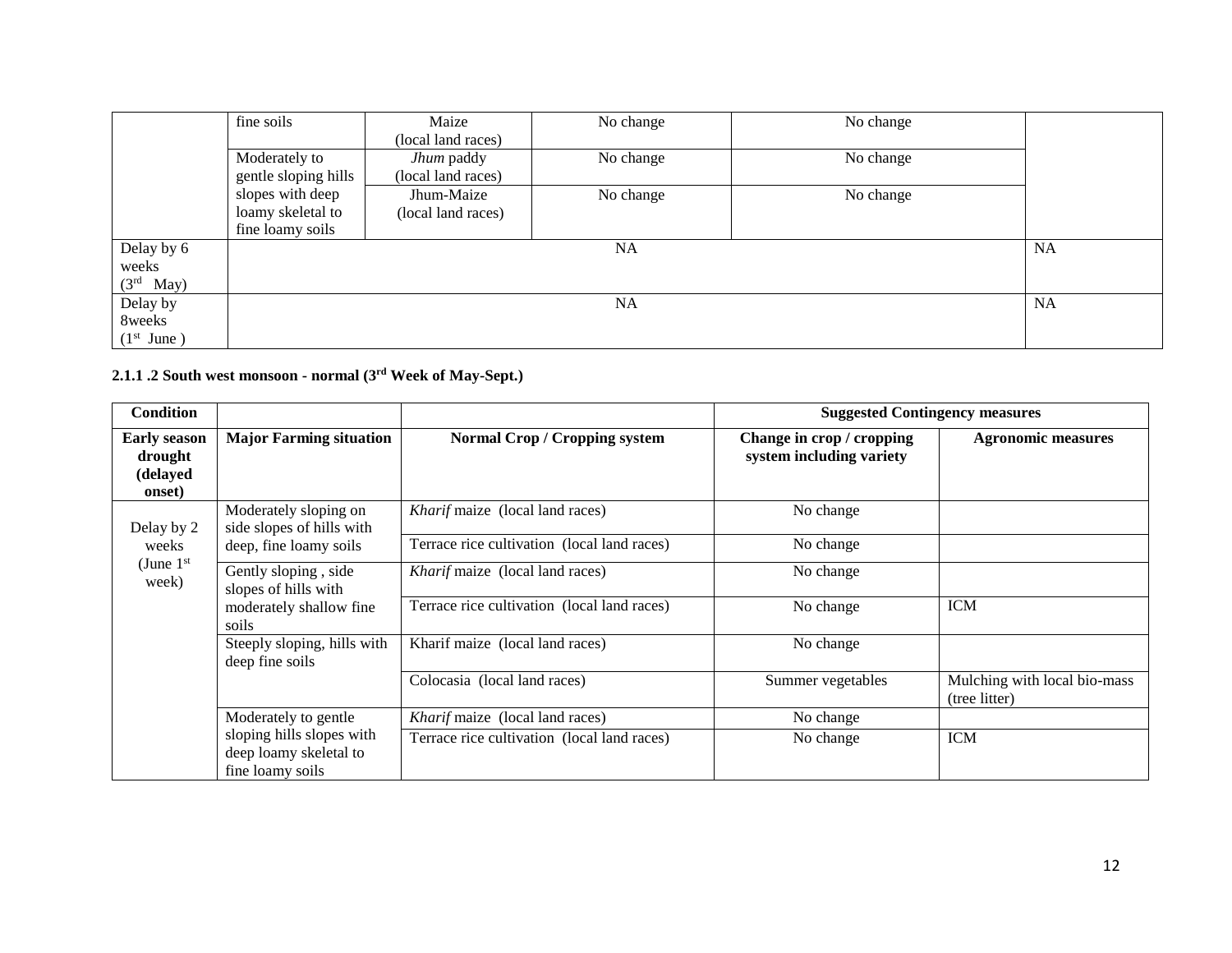#### **2.1.1 .3 South west monsoon - normal (3 rd Week of May-Sept.)**

| <b>Early season</b><br>drought<br>(delayed onset)     | <b>Major Farming</b><br>situation                                                               | <b>Normal Crop / Cropping system</b>        | Change in crop / cropping<br>system including variety                                                         | <b>Agronomic measures</b>                                           | <b>Remarks</b> on<br>Implementat<br>ion |
|-------------------------------------------------------|-------------------------------------------------------------------------------------------------|---------------------------------------------|---------------------------------------------------------------------------------------------------------------|---------------------------------------------------------------------|-----------------------------------------|
| Delay by 4<br>weeks<br>(4 <sup>th</sup> week June)    | Moderately sloping on<br>side slopes of hills with<br>deep, fine loamy soils                    | Kharif maize (local land races)             | Local land races of maize<br>Intercrop with Legumes<br>(Soybean) and oilseeds<br>(sesame) and local cucumbers | Mulching with local<br>bio mass.                                    |                                         |
|                                                       |                                                                                                 | Terrace rice cultivation (local land races) | Medium duration variety<br>RCM-9, MTU-1010                                                                    | <b>ICM</b>                                                          |                                         |
|                                                       | Gently sloping, side<br>slopes of hills with<br>moderately shallow fine<br>soils                | Kharif maize (local land races)             | Local land races of maize<br>Intercrop with Legumes<br>(Soybean) and oilseeds<br>(sesame) and local cucumbers | Mulching with local<br>bio- mass. throughout<br>the cropping period |                                         |
|                                                       |                                                                                                 | Terrace rice cultivation (local land races) | Medium duration variety<br>Abishak                                                                            | <b>ICM</b>                                                          |                                         |
|                                                       | Steeply sloping, hills<br>with deep fine soils                                                  | Terrace rice cultivation (local land races) | Medium duration variety<br>Abishak                                                                            | <b>ICM</b>                                                          |                                         |
|                                                       |                                                                                                 | Kharif maize (local land races)             | Local land races of maize<br>Intercrop with Legumes<br>(Soybean) and oilseeds<br>(sesame) and local cucumbers | Mulching with local<br>bio mass.                                    |                                         |
|                                                       | Moderately to gentle<br>sloping hills slopes with<br>deep loamy skeletal to<br>fine loamy soils | Kharif maize (local land races)             | Local land races of maize<br>Intercrop with Legumes<br>(Soybean) and oilseeds<br>(sesame) and local cucumbers | Mulching with local<br>bio mass.                                    |                                         |
|                                                       |                                                                                                 | Terrace rice cultivation (local land races) | Medium duration variety<br>Abishak                                                                            | <b>ICM</b>                                                          |                                         |
| Delay by 6<br>weeks $(1st July)$                      | <b>NA</b>                                                                                       | <b>NA</b>                                   |                                                                                                               |                                                                     |                                         |
| Delay by 8<br>weeks (4 <sup>th</sup> week<br>of July) | $\overline{NA}$                                                                                 | <b>NA</b>                                   |                                                                                                               |                                                                     |                                         |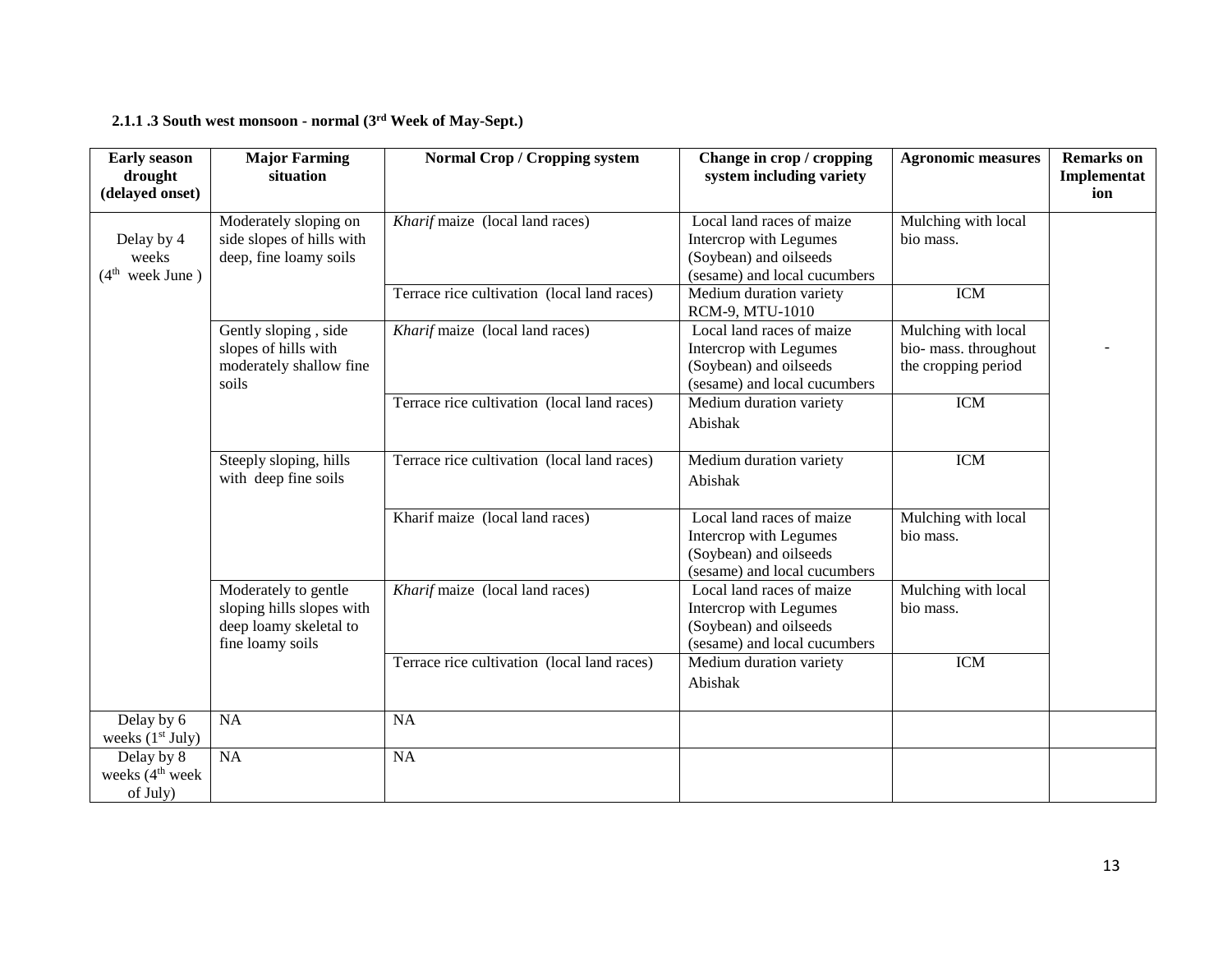#### **2.1.1.4 Monsoon- Normal**

| Condition                                                                              |                                                                                                    |                                 | <b>Suggested Contingency measures</b>                                                                                                               |                                                                                                                                  |                                     |
|----------------------------------------------------------------------------------------|----------------------------------------------------------------------------------------------------|---------------------------------|-----------------------------------------------------------------------------------------------------------------------------------------------------|----------------------------------------------------------------------------------------------------------------------------------|-------------------------------------|
| <b>Early season</b><br>drought (Normal<br>onset)                                       | <b>Major Farming</b><br>situation                                                                  | Normal Crop/<br>cropping system | Crop management                                                                                                                                     | Soil nutrient & moisture<br>conservation measures                                                                                | <b>Remarks</b> on<br>Implementation |
| Normal onset<br>followed by 15-20<br>days dry spell after<br>sowing leading to<br>poor | Moderately<br>sloping on side<br>slopes of hills with<br>deep, fine loamy<br>soils                 | Kharif maize                    | If there is poor germination (Less<br>Ι.<br>than 30%) resowing<br>Gap filling<br>П.<br>III.<br>life saving irrigation if possible<br>IV.<br>Weeding | rain water harvesting as<br>resource conservation<br>technology, mulching<br>with locally available bio<br>mass, and earthing up |                                     |
| germination/crop<br>stand etc.                                                         |                                                                                                    | Ginger                          | If there is poor germination<br>Ι.<br>resowing of rhizomes<br>intercultural operations.<br>II.                                                      | In situ moisture<br>conservation, mulching<br>with locally available bio<br>mass and life saving<br>irrigation if possible       |                                     |
|                                                                                        | Gently sloping,<br>side slopes of hills<br>with moderately<br>shallow fine soils                   | Jhum paddy                      | I.<br>If there is poor germination (Less<br>than 30%) re-sowing<br>Keep Weed free<br>II.                                                            | In situ moisture<br>conservation, mulching<br>with locally available bio<br>mass                                                 |                                     |
|                                                                                        | Steeply sloping,<br>hills with deep<br>fine soils                                                  | Terrace rice<br>cultivation     | No change                                                                                                                                           | Transplanting of 30-35<br>Days old seedlings                                                                                     |                                     |
|                                                                                        |                                                                                                    | Maize<br>Ginger                 | If there is poor germination (Less<br>Ι.<br>than 30%) re-sowing<br>Gap filling<br>П.<br>III.<br>Weeding                                             | In situ moisture<br>conservation, mulching<br>with locally available bio<br>mass<br>Mulching                                     |                                     |
|                                                                                        | Moderately to<br>gentle sloping hills<br>slopes with deep<br>loamy skeletal to<br>fine loamy soils | Jhum paddy                      | If there is poor germination (Less<br>Ι.<br>than 30%) re-sowing<br>Weeding<br>II.                                                                   | ÷                                                                                                                                |                                     |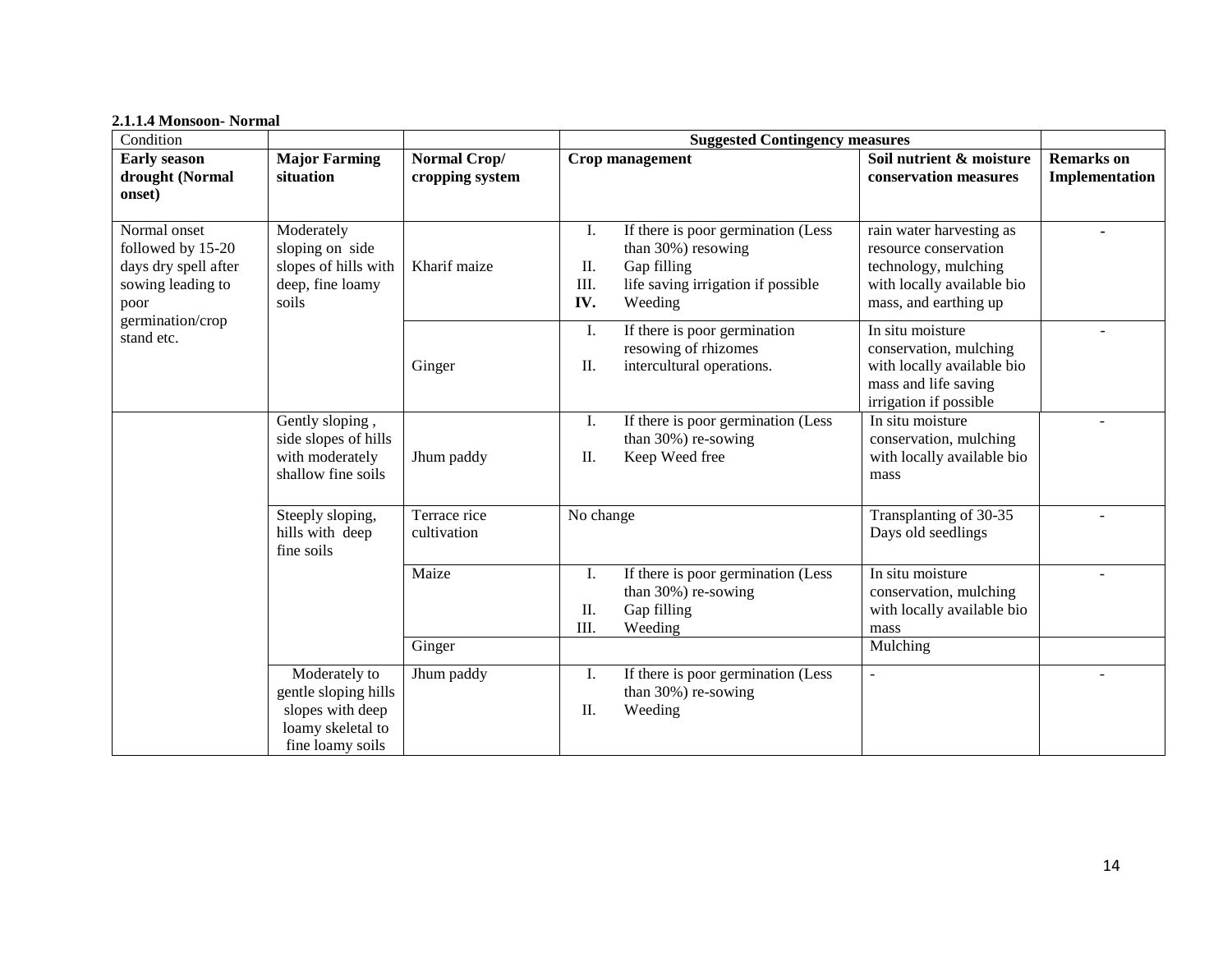**2.1.1.5 Monsoon Normal** 

| <b>Condition</b>             |                                                                                                    |                                   |                                                                                                 | <b>Suggested Contingency measures</b>                                                                                         |                            |
|------------------------------|----------------------------------------------------------------------------------------------------|-----------------------------------|-------------------------------------------------------------------------------------------------|-------------------------------------------------------------------------------------------------------------------------------|----------------------------|
| Mid season drought (Long dry | <b>Major Farming</b>                                                                               | <b>Normal</b>                     | <b>Crop</b>                                                                                     | Soil nutrient & moisture                                                                                                      | <b>Remarks</b> on          |
| spell consecutive 2 weeks    | situation                                                                                          | Crop/cropping                     | management                                                                                      | conservation measures                                                                                                         | Implementation             |
| rainless long dry )          |                                                                                                    | system                            |                                                                                                 |                                                                                                                               |                            |
| <b>Vegetative stage</b>      | Moderately sloping on<br>side slopes of hills with<br>deep, fine loamy soils                       | Kharif maize                      | Weeding/<br>intercultural<br>operations etc.                                                    | rain water harvesting as resource<br>conservation technology, mulching<br>with locally available bio mass, and<br>earthing up | Line dept.<br>schemes/RKVY |
|                              |                                                                                                    | Ginger                            | intercultural<br>operations, weedin<br>g.                                                       | rain water harvesting as resource<br>conservation technology, mulching<br>with locally available bio mass, and<br>earthing up |                            |
|                              | Gently sloping, side<br>slopes of hills with<br>moderately shallow fine                            | Terrace rice<br>cultivation paddy | Foliar spray with<br>2 % urea and<br><b>MOP</b>                                                 | $\sim$                                                                                                                        |                            |
|                              | soils                                                                                              | Ginger                            | Weeding/<br>intercultural<br>operations etc.                                                    | rain water harvesting as resource<br>conservation technology, mulching<br>with locally available bio mass, and<br>earthing up |                            |
|                              | Steeply sloping, hills<br>with deep fine soils fine<br>soils                                       | Jhum paddy                        | Weeding<br>Foliar spray with<br>2 % urea and<br>MOP after rain                                  |                                                                                                                               |                            |
|                              |                                                                                                    | Maize                             | Weeding/<br>intercultural<br>operations etc.<br>Foliar spray with<br>2 % urea and<br><b>MOP</b> | rain water harvesting as resource<br>conservation technology, mulching<br>with locally available bio mass, and<br>earthing up |                            |
|                              | Moderately<br>to gentle<br>sloping hills slopes with<br>deep loamy skeletal to<br>fine loamy soils | Jhum paddy                        | Weeding<br>Foliar spray with<br>2 % urea and<br><b>MOP</b>                                      |                                                                                                                               |                            |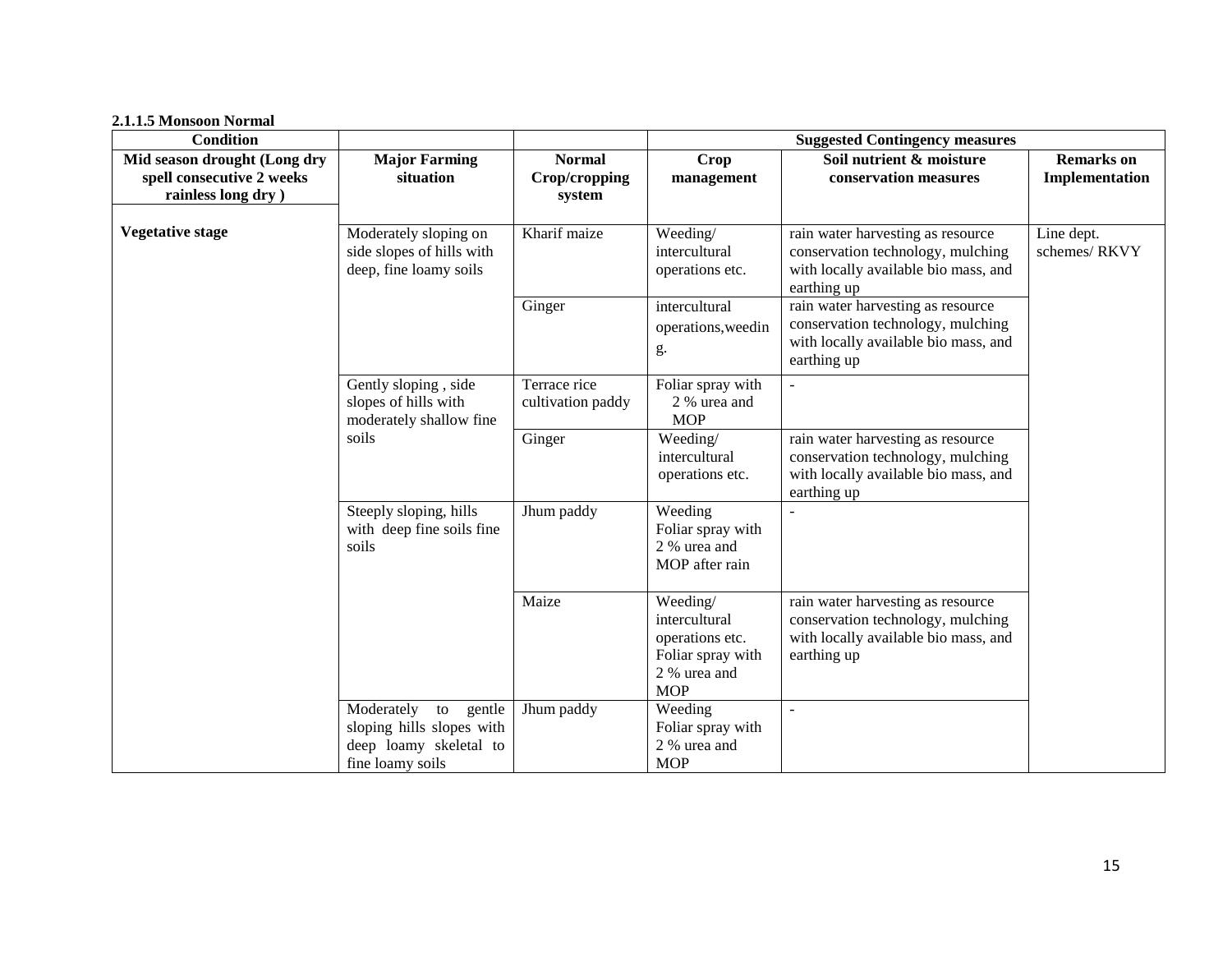|  | Maize | Weeding/          | rain water harvesting as resource    |  |
|--|-------|-------------------|--------------------------------------|--|
|  |       | intercultural     | conservation technology, mulching    |  |
|  |       | operations etc.   | with locally available bio mass, and |  |
|  |       | Foliar spray with | earthing up                          |  |
|  |       | 2 % urea and      |                                      |  |
|  |       | <b>MOP</b>        |                                      |  |

#### **2.1.1.6 Monsoon Normal**

| <b>Condition</b>                                                                                         |                                                                              |                                           | <b>Suggested Contingency measures</b>                               |                                                                                                                            |                                     |  |
|----------------------------------------------------------------------------------------------------------|------------------------------------------------------------------------------|-------------------------------------------|---------------------------------------------------------------------|----------------------------------------------------------------------------------------------------------------------------|-------------------------------------|--|
| <b>Mid season</b><br>drought (Long dry<br>spell consecutive 2<br>weeks rainless<br>long $\mathbf{dry}$ ) | <b>Major Farming</b><br>situate ion                                          | <b>Normal Crop</b><br>/cropping<br>system | Crop management                                                     | Soil nutrient & moisture conservation<br>measures                                                                          | <b>Remarks</b> on<br>Implementation |  |
| At flowering /<br>fruiting stage                                                                         | Moderately sloping on<br>side slopes of hills with<br>deep, fine loamy soils | Kharif, Maize,                            | Weeding/intercultural<br>operations etc.<br>Life saving irrigation. | rain water harvesting as resource conservation<br>technology, mulching with locally available bio<br>mass, and earthing up | Line Dept.<br>Scheme/RKVY           |  |
|                                                                                                          |                                                                              | Ginger                                    | Life saving irrigation                                              | rain water harvesting as resource conservation<br>technology, mulching with locally available bio<br>mass, and earthing up |                                     |  |
|                                                                                                          | Gently sloping, side<br>slopes of hills with<br>moderately shallow           | Terrace rice<br>cultivation<br>paddy      | Foliar spray with 2 % urea<br>and MOP                               |                                                                                                                            |                                     |  |
|                                                                                                          | fine soils                                                                   | Ginger                                    | Weeding/intercultural<br>operations etc.                            | rain water harvesting as resource conservation<br>technology, mulching with locally available bio<br>mass, and earthing up |                                     |  |
|                                                                                                          | Steeply sloping, hills<br>with deep fine soils                               | Jhum paddy                                | Weeding                                                             |                                                                                                                            |                                     |  |
|                                                                                                          | fine soils                                                                   | Maize                                     | Weeding/intercultural<br>operations etc.                            | rain water harvesting as resource conservation<br>technology, mulching with locally available bio<br>mass, and earthing up |                                     |  |
|                                                                                                          | Moderately to gentle<br>sloping hills slopes                                 | Jhum paddy                                | Weeding                                                             |                                                                                                                            |                                     |  |
|                                                                                                          | with deep loamy<br>skeletal to fine loamy<br>soils                           | Maize                                     | Weeding/intercultural<br>operations etc.                            | rain water harvesting as resource conservation<br>technology, mulching with locally available bio<br>mass, and earthing up |                                     |  |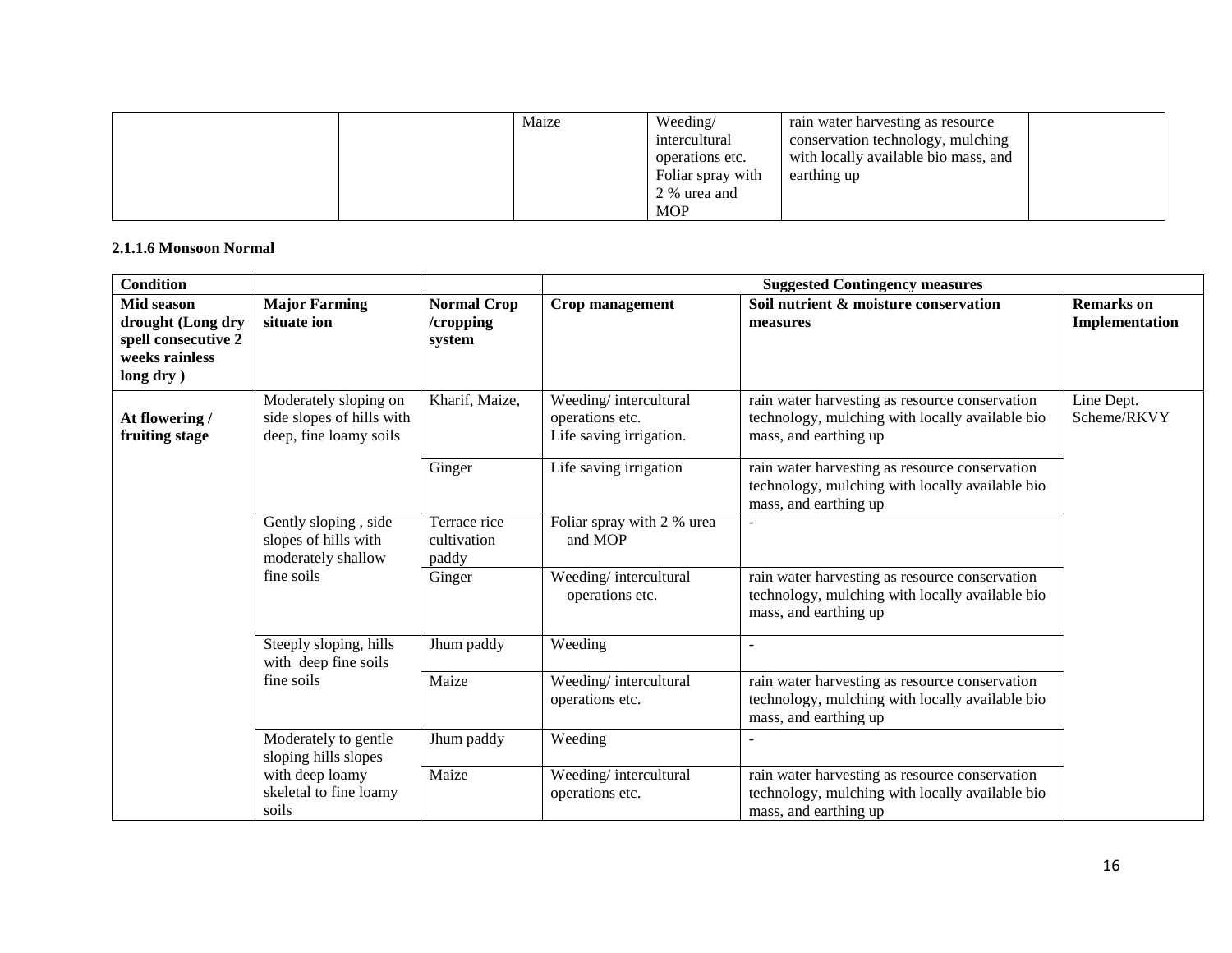## **2.1.1.7 Terminal drought**

| <b>Condition</b>                                            |                                                                                           |                                           | <b>Suggested Contingency measures</b>                                                                               |                                                                 |                                     |  |
|-------------------------------------------------------------|-------------------------------------------------------------------------------------------|-------------------------------------------|---------------------------------------------------------------------------------------------------------------------|-----------------------------------------------------------------|-------------------------------------|--|
| <b>Terminal drought</b><br>(Early withdrawal<br>of monsoon) | <b>Major Farming</b><br>situation <sup>a</sup>                                            | <b>Normal Crop</b><br>/cropping<br>system | Crop management                                                                                                     | Soil nutrient & moisture conservation<br>measures               | <b>Remarks</b> on<br>Implementation |  |
|                                                             | Moderately sloping on<br>side slopes of hills with<br>deep, fine loamy soils              | Kharif, Maize,                            | Mulching<br>Life saving irrigation if<br>possible<br>If grain filling is<br>severely affected harvest<br>for fodder | Land preparation for early rabi sowing of linseed,<br>toria/pea |                                     |  |
|                                                             |                                                                                           | Ginger *                                  | Mulching<br>Harvest at physiological<br>maturity                                                                    | $\overline{a}$                                                  |                                     |  |
|                                                             | Gently sloping, side<br>slopes of hills with<br>moderately shallow                        | Terrace rice<br>cultivation<br>paddy      | If grain filling is<br>severely affected harvest<br>for fodder                                                      | Land preparation for early rabi sowing of linseed,<br>toria/pea | $\overline{a}$                      |  |
|                                                             | fine soils                                                                                | Ginger                                    | Mulching<br>Harvest at physiological<br>maturity                                                                    | $\blacksquare$                                                  |                                     |  |
|                                                             | Steeply sloping, hills<br>with deep fine soils<br>fine soils                              | Jhum paddy                                | If grain filling is<br>severely affected harvest<br>for fodder                                                      | Land preparation for early rabi sowing of linseed,<br>toria/pea |                                     |  |
|                                                             |                                                                                           | Maize                                     | Mulching and<br>Life saving irrigation if<br>possible<br>Harvest at physiological<br>maturity                       |                                                                 |                                     |  |
|                                                             | Moderately to gentle<br>sloping hills slopes<br>with deep loamy<br>skeletal to fine loamy | Jhum paddy                                | If grain filling is<br>severely affected harvest<br>for fodder                                                      | Land preparation for early rabi sowing of linseed,<br>toria/pea |                                     |  |
|                                                             | soils                                                                                     | Maize                                     | Mulching and<br>Life saving irrigation if<br>possible<br>Harvest at physiological<br>maturity                       | $\overline{a}$                                                  |                                     |  |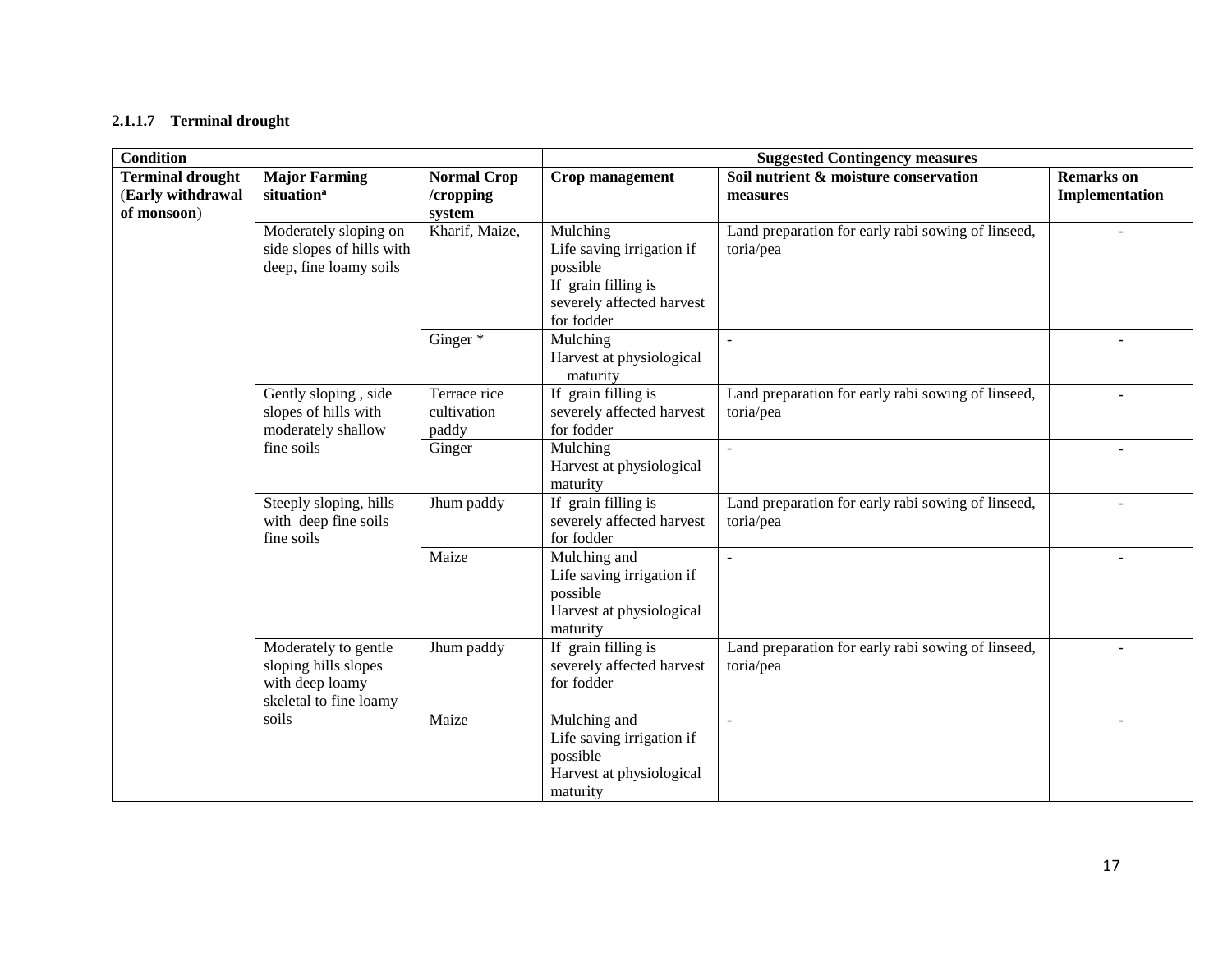## **2.2 Unusual rains (untimely, unseasonal etc) (for both rainfed and irrigated situations) NA**

#### **2.3 Floods: Not Applicable**

#### **2.4 Extreme events- Hailstorm**

| <b>Extreme event type</b> | Suggested contingency measure <sup>r</sup> |                                |                           |                            |
|---------------------------|--------------------------------------------|--------------------------------|---------------------------|----------------------------|
|                           | Seedling / nursery stage                   | Vegetative stage               | <b>Reproductive stage</b> | At harvest                 |
| Hailstorm                 |                                            |                                |                           |                            |
| Tomato                    | NA                                         | NA                             | NA                        | Harvest and value addition |
| Pineapple                 | NA                                         | <b>NA</b>                      | NA                        | Harvest and value addition |
|                           | NA                                         | Remove the affected plants and | NA                        | <b>NA</b>                  |
| Cucurbits                 |                                            | top dress with urea            |                           |                            |
|                           |                                            |                                |                           |                            |

\* Other extreme events are not applicable in this district

## **Contingent strategies for Livestock, Poultry & Fisheries**

### **2.5.1 Livestock**

|                              | <b>Suggested contingency measures</b>       |                                                 |                          |  |
|------------------------------|---------------------------------------------|-------------------------------------------------|--------------------------|--|
|                              | Before the event                            | During the event                                | After the event          |  |
| Drought/                     |                                             |                                                 |                          |  |
| Lean period (Oct-March)      |                                             |                                                 |                          |  |
| Feed and fodder availability | Encourage perennial fodder on bunds and     | Utilizing fodder from perennial trees and       | Use of non conventional  |  |
|                              | waste land on community basis               | Fodder bank reserves                            | fodders.                 |  |
|                              | Establishing fodder banks, encouraging      | Transporting excess fodder from adjoining       | Use of feed mixtures and |  |
|                              | hedge row species for fodder crops          | districts                                       | feed blocks Availing     |  |
|                              |                                             | Use of non conventional fodders.                | Insurance                |  |
|                              |                                             | Use of feed mixtures and feed blocks Culling    |                          |  |
|                              |                                             | unproductive livestock                          |                          |  |
| Drinking water               | Roof top water harvesting, Preserving water | Judicious use of water, Using preserved water   | Maintenance/cleaning of  |  |
|                              | in the tank for drinking purpose.           | in the tanks for drinking purpose, recycling of | community reservoirs/    |  |
|                              |                                             | household used water. Chlorination of water.    | village ponds            |  |
| Health and disease           | Insurance, Veterinary preparedness with     | Conducting mass animal Health Camps and         | Culling sick animals and |  |
| management                   | medicines and vaccines, organizing          | treating the affected one, mineral              | mineral supplementation  |  |
|                              | vaccination camps and mineral               | supplementation.                                |                          |  |
|                              | supplementation                             |                                                 |                          |  |
| <b>Floods</b>                | Not applicable                              |                                                 |                          |  |
| Feed and fodder availability |                                             |                                                 |                          |  |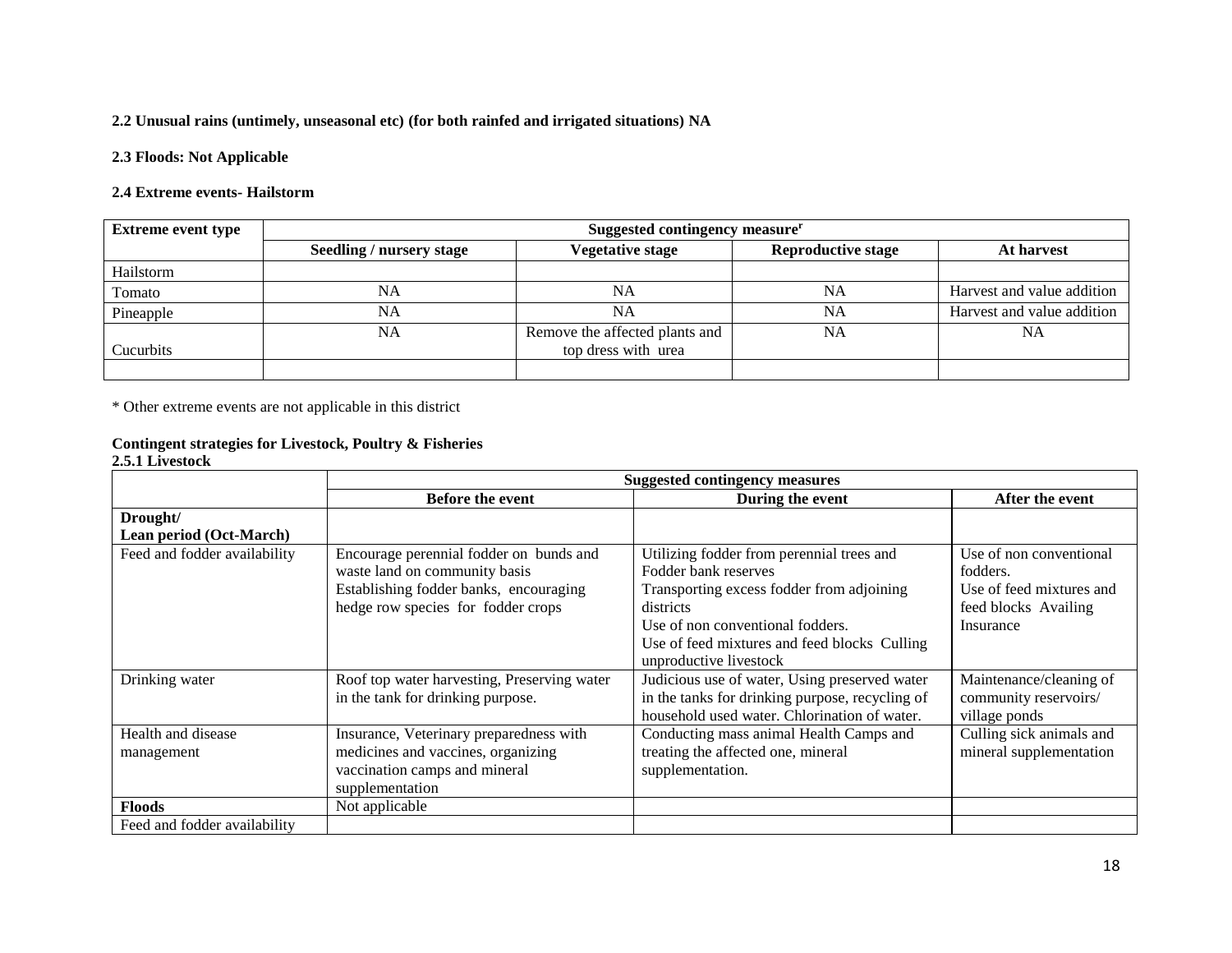| Drinking water               |                                                |                                                |  |
|------------------------------|------------------------------------------------|------------------------------------------------|--|
| Health and disease           |                                                |                                                |  |
| management                   |                                                |                                                |  |
| Cyclone                      | Not applicable                                 |                                                |  |
| Feed and fodder availability |                                                |                                                |  |
| Drinking water               |                                                |                                                |  |
| Health and disease           |                                                |                                                |  |
| management                   |                                                |                                                |  |
| Heat wave and cold wave      | Cold wave                                      |                                                |  |
| Shelter/environment          | Adoption of deep litter system for pig/poultry | Covering of open space with gunny bags,        |  |
| management                   |                                                | Warming of pen using heating bulb or any other |  |
|                              |                                                | source and Feeding of high energy feed         |  |
| Health and disease           | Deworming, hygien and cleaniness of the        | Apply appropriate medicine                     |  |
| management                   | floor of the pen                               |                                                |  |
|                              |                                                |                                                |  |

<sup>s</sup> based on forewarning wherever available

## **2.5.2 Poultry**

|                               | <b>Suggested contingency measures</b>  | <b>Convergence/linkages with</b> |                         |                          |
|-------------------------------|----------------------------------------|----------------------------------|-------------------------|--------------------------|
|                               | <b>Before the event</b>                | During the event                 | After the event         | ongoing programs, if any |
| Drought                       |                                        |                                  |                         |                          |
| Shortage of feed ingredients  | Procurement and storage of feed        | Utilizing from feed reserve      | Nutritional             |                          |
|                               | ingredients,                           | banks, nutritional               | supplementation to      |                          |
|                               | Establishing feed reserve Bank         | supplementation to poultry       | poultry                 |                          |
| Drinking water                | Arrangement for drinking water, Roof   | Judicious use of water,          | Supplementation of      |                          |
|                               | top water harvesting, Preserving water | providing B-complex and          | Vit. B-complex to be    |                          |
|                               | in the tank for drinking purpose       | Vit.C in water                   | continued.              |                          |
| Health and disease management | Insurance and Emergency                | Sanitation and Hygiene           | Culling affected birds, |                          |
|                               | Veterinary preparedness with           |                                  | Mass vaccination        |                          |
|                               | medicines and vaccination to birds     |                                  |                         |                          |
| Floods                        | Not applicable                         |                                  |                         |                          |
| Cyclone                       | Not applicable                         |                                  |                         |                          |
| Heat wave and cold wave       | Not applicable                         |                                  |                         |                          |
|                               |                                        |                                  |                         |                          |

<sup>a</sup> based on forewarning wherever available